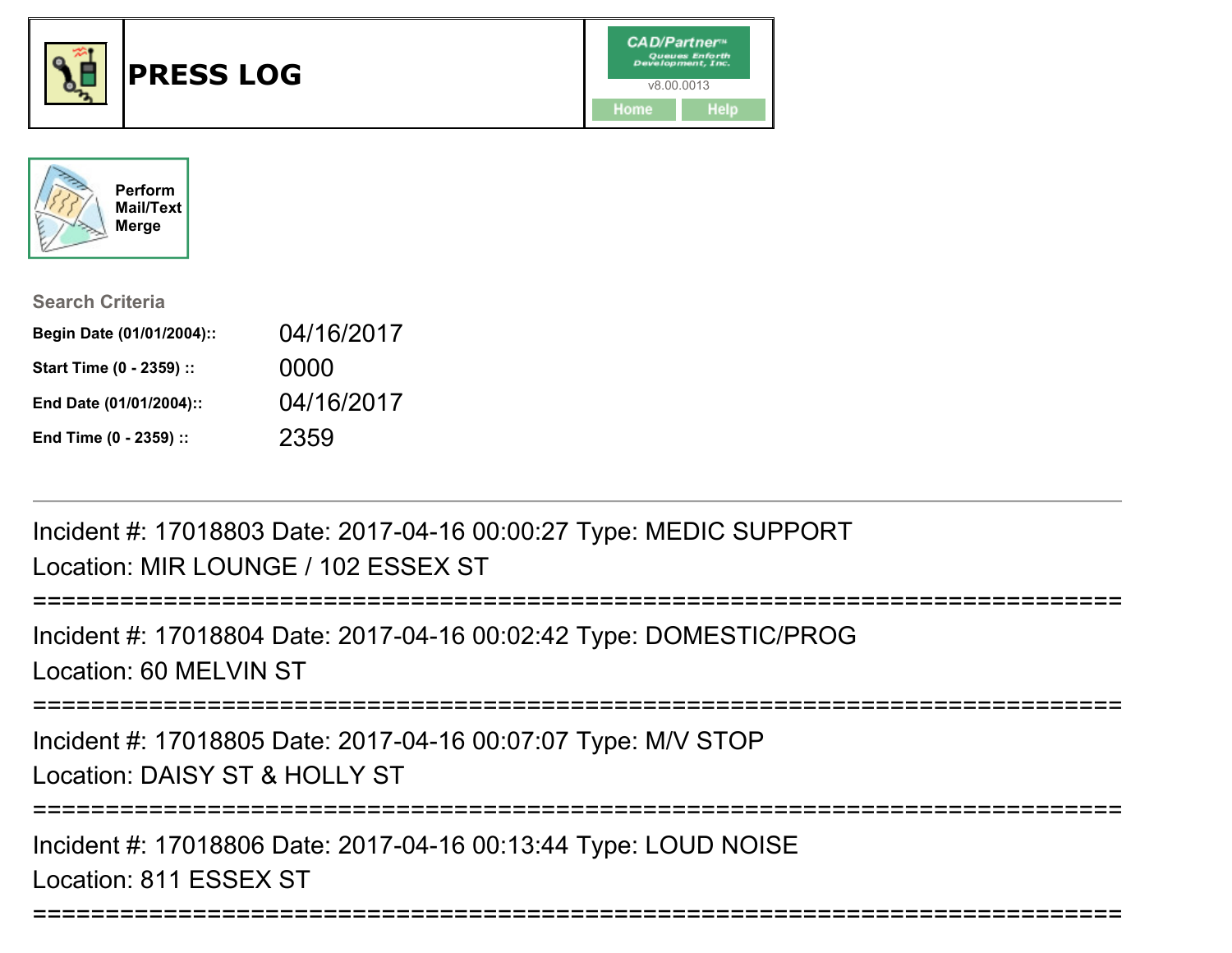Incident #: 17018807 Date: 2017-04-16 00:19:01 Type: LOUD NOISELocation: 12 GROVE ST

===========================================================================Incident #: 17018808 Date: 2017-04-16 00:25:35 Type: SHOTS FIRED

Location: ABBOTT ST & PHILLIPS ST

===========================================================================

Incident #: 17018809 Date: 2017-04-16 00:33:43 Type: NOISE ORDLocation: 139 MYRTLE ST FL 2

===========================================================================

Incident #: 17018810 Date: 2017-04-16 00:36:50 Type: M/V STOP

Location: 54 ABBOTT ST

=========================

Incident #: 17018811 Date: 2017-04-16 00:37:11 Type: LOUD NOISELocation: 47 JEFFERSON RD

===========================================================================

Incident #: 17018812 Date: 2017-04-16 00:46:10 Type: M/V STOPLocation: 1 TREMONT ST

===========================================================================

Incident #: 17018813 Date: 2017-04-16 00:46:19 Type: MEDIC SUPPORTLocation: 334 HIGH ST

===========================================================================

Incident #: 17018814 Date: 2017-04-16 00:47:55 Type: ALARM/BURGLocation: ELADIO AUTO REPAIR / 25 WEST ST

===========================================================================

Incident #: 17018815 Date: 2017-04-16 00:50:39 Type: LOUD NOISELocation: 101 HIGH ST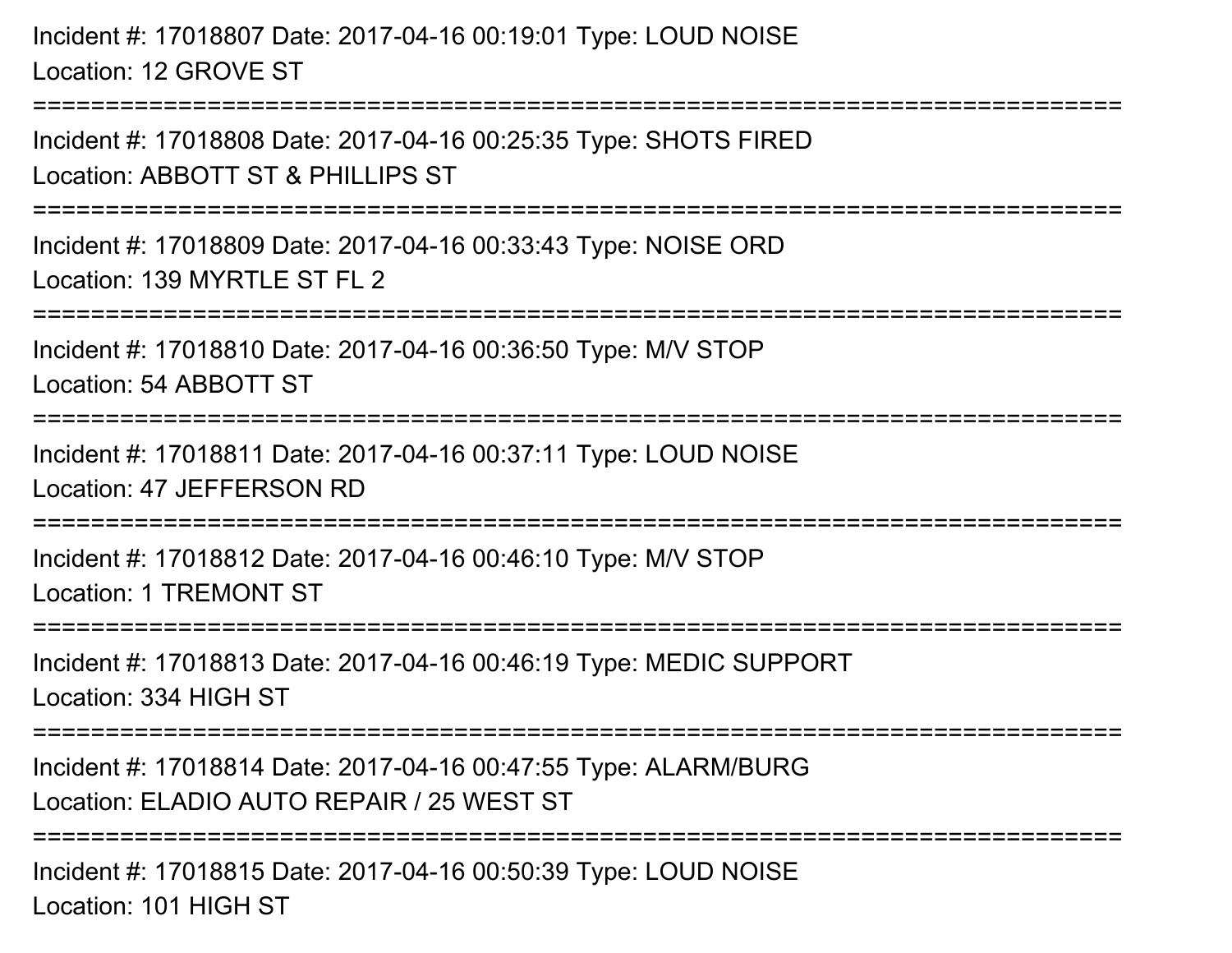Incident #: 17018816 Date: 2017-04-16 00:51:15 Type: LOUD NOISELocation: 35 CHICKERING ST

Location: 34 GREENWOOD ST

===========================================================================Incident #: 17018817 Date: 2017-04-16 00:53:10 Type: SHOTS FIREDLocation: GREENWOOD ST & ESSEX===========================================================================Incident #: 17018818 Date: 2017-04-16 00:57:39 Type: M/V STOPLocation: 248 BROADWAY============================ Incident #: 17018819 Date: 2017-04-16 00:57:42 Type: THREATSLocation: WALK IN WALK IN / 19 ALDER ST FL 2 ===========================================================================Incident #: 17018820 Date: 2017-04-16 01:01:15 Type: LOUD NOISELocation: 139 MYRTLE ST ===========================================================================Incident #: 17018821 Date: 2017-04-16 01:02:29 Type: SHOTS FIREDLocation: 378 LOWELL ST===========================================================================Incident #: 17018822 Date: 2017-04-16 01:18:11 Type: AUTO ACC/NO PILocation: HAVERHILL ST & JACKSON ST===========================================================================Incident #: 17018823 Date: 2017-04-16 01:28:57 Type: DISTURBANCELocation: 389 BROADWAY ===========================================================================Incident #: 17018824 Date: 2017-04-16 01:32:27 Type: NOISE ORD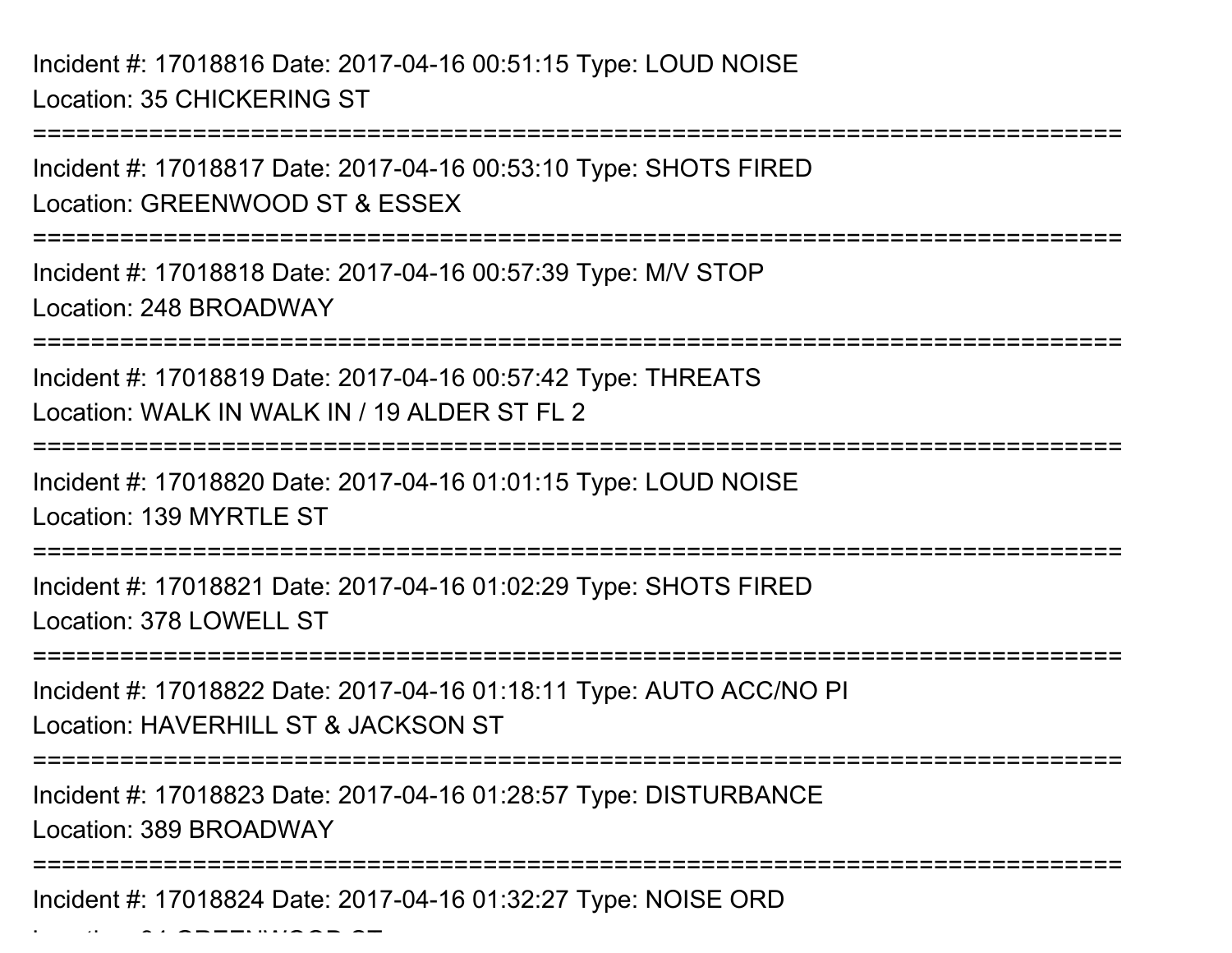Incident #: 17018825 Date: 2017-04-16 01:34:53 Type: M/V STOPLocation: LAFRUTERIA / 75 MANCHESTER ST

===========================================================================

===========================================================================

Incident #: 17018826 Date: 2017-04-16 01:37:53 Type: NOISE ORDLocation: 113 WALNUT ST

===========================================================================

Incident #: 17018827 Date: 2017-04-16 01:39:01 Type: M/V STOPLocation: BROADWAY & COMMON ST

===========================================================================

Incident #: 17018830 Date: 2017-04-16 01:43:54 Type: THREATSLocation: 17 BROOK ST FL 1ST

===========================================================================

Incident #: 17018828 Date: 2017-04-16 01:44:06 Type: M/V STOP

Location: 205 BROADWAY

===========================================================================

Incident #: 17018829 Date: 2017-04-16 01:44:15 Type: AUTO ACC/NO PILocation: PARK ST & LAWRENCE ST

===========================================================================

Incident #: 17018831 Date: 2017-04-16 01:45:48 Type: M/V STOPLocation: HAMPSHIRE ST & LOWELL ST

===========================================================================

===========================================================================

Incident #: 17018832 Date: 2017-04-16 01:49:13 Type: DISTURBANCELocation: SAMS / ANDOVER ST & S BROADWAY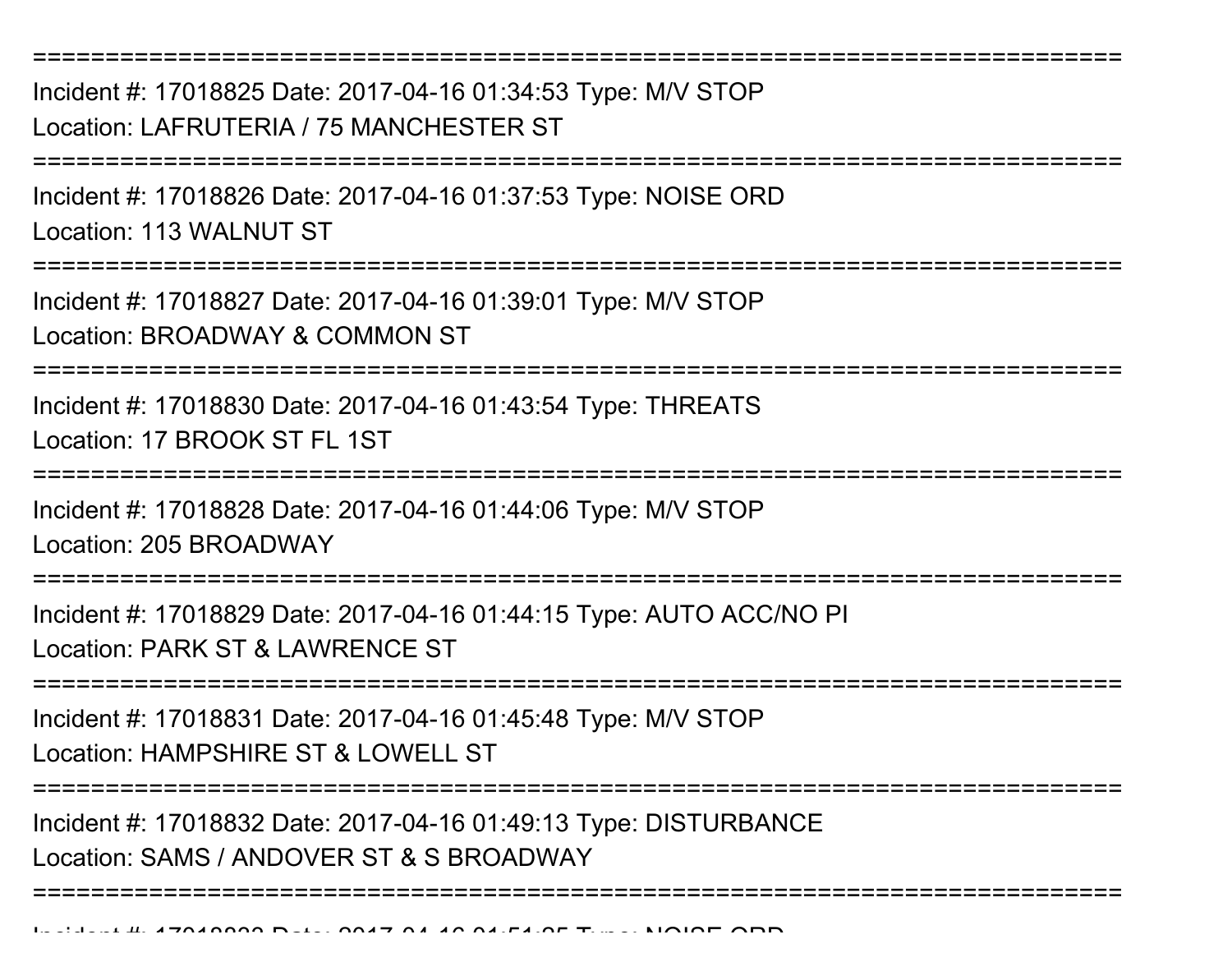## Location: 52 BOXFORD ST FL 2

===========================================================================

Incident #: 17018834 Date: 2017-04-16 01:53:06 Type: M/V STOPLocation: AUBURN ST & HAMPSHIRE ST

===========================================================================

Incident #: 17018835 Date: 2017-04-16 01:55:29 Type: M/V STOPLocation: AMES ST & ESSEX ST

===========================================================================

Incident #: 17018836 Date: 2017-04-16 02:01:21 Type: M/V STOP

Location: BERKELEY ST & BRUCE ST

===========================================================================

Incident #: 17018839 Date: 2017-04-16 02:08:22 Type: HIT & RUN M/VLocation: 556 HAVERHILL ST

===========================================================================

Incident #: 17018837 Date: 2017-04-16 02:08:34 Type: SUS PERS/MVLocation: 18 BENNINGTON ST

============================

Incident #: 17018838 Date: 2017-04-16 02:10:39 Type: M/V STOP

Location: BOXFORD

===========================================================================

Incident #: 17018840 Date: 2017-04-16 02:11:25 Type: M/V STOP

Location: DENNYS / 160 WINTHROP AV

===================

===========================================================================

Incident #: 17018841 Date: 2017-04-16 02:20:18 Type: M/V STOPLocation: METHUEN ST & MILL ST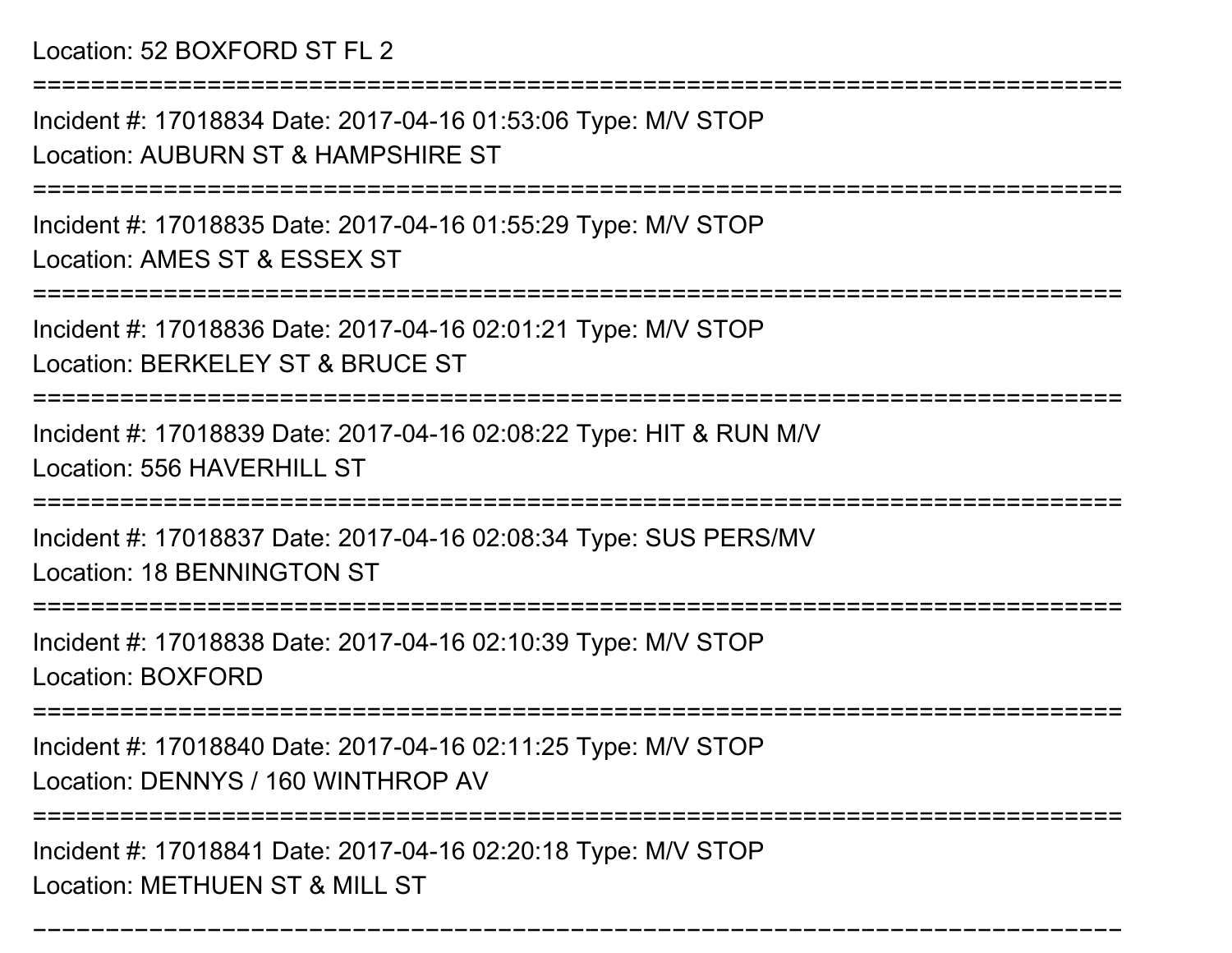Incident #: 17018842 Date: 2017-04-16 02:20:38 Type: NOISE ORDLocation: 94 GREENWOOD ST===========================================================================Incident #: 17018844 Date: 2017-04-16 02:24:32 Type: NOISE ORDLocation: 10 KEMPTON CT FL 3 ===========================================================================Incident #: 17018843 Date: 2017-04-16 02:25:23 Type: M/V STOPLocation: FRANKLIN ST & HAVERHILL ST ===========================================================================Incident #: 17018846 Date: 2017-04-16 02:27:15 Type: NOISE ORDLocation: 59 BROOKFIELD ST #1===========================================================================Incident #: 17018845 Date: 2017-04-16 02:27:15 Type: MISSING PERSLocation: 14 BODWELL ST===========================================================================Incident #: 17018847 Date: 2017-04-16 02:27:42 Type: M/V STOPLocation: HAVERHILL ST & JACKSON ST===========================================================================Incident #: 17018848 Date: 2017-04-16 02:27:49 Type: HIT & RUN M/VLocation: WALK IN WALK IN / 556 HAVERHILL ST===========================================================================Incident #: 17018850 Date: 2017-04-16 02:31:42 Type: M/V STOPLocation: AMESBURY ST & ESSEX ST===========================================================================Incident #: 17018849 Date: 2017-04-16 02:31:50 Type: M/V STOPLocation: BRADFORD ST & FRANKLIN ST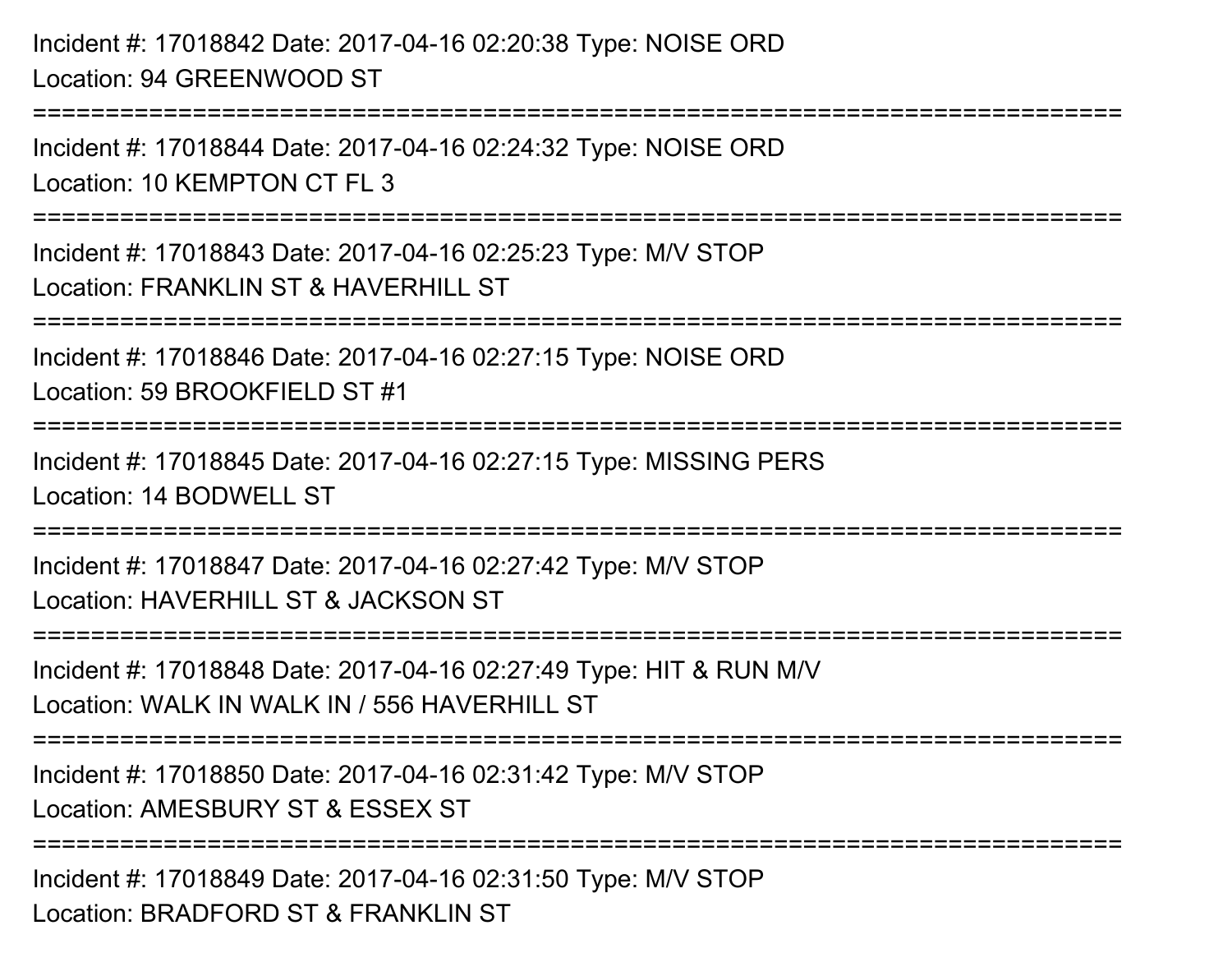Incident #: 17018851 Date: 2017-04-16 02:39:07 Type: ALARM/BURGLocation: ADULT LEARNING CENTER / 147 HAVERHILL ST

===========================================================================

===========================================================================

Incident #: 17018852 Date: 2017-04-16 02:43:15 Type: M/V STOPLocation: BROADWAY & CEDAR ST

===========================================================================

Incident #: 17018853 Date: 2017-04-16 02:44:12 Type: M/V STOPLocation: MCDONALDS / 50 BROADWAY

===========================================================================

Incident #: 17018854 Date: 2017-04-16 02:47:51 Type: M/V STOPLocation: 48 GREENWOOD ST

===========================================================================

Incident #: 17018855 Date: 2017-04-16 02:50:53 Type: DOMESTIC/PROGLocation: 206 PARK ST

===========================================================================

Incident #: 17018856 Date: 2017-04-16 02:56:11 Type: M/V STOPLocation: 32 LAWRENCE ST

===========================================================================

Incident #: 17018857 Date: 2017-04-16 02:56:53 Type: M/V STOPLocation: ANDOVER ST & S BROADWAY

===========================================================================

Incident #: 17018858 Date: 2017-04-16 02:57:40 Type: CRUISER MAINTLocation: 94 GREENWOOD ST

===========================================================================

Incident #: 17018860 Date: 2017-04-16 03:02:27 Type: DISTURBANCE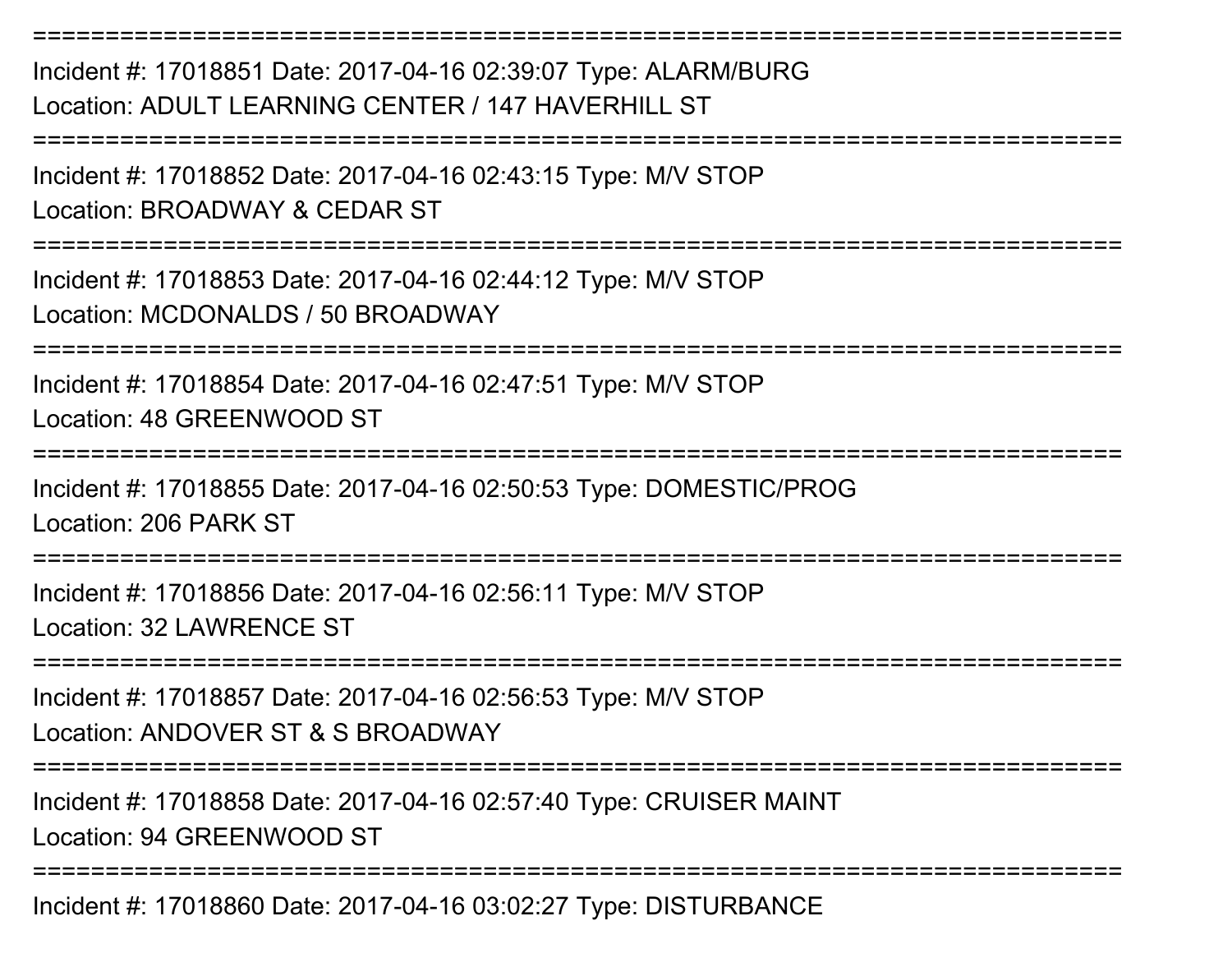===========================================================================Incident #: 17018859 Date: 2017-04-16 03:03:09 Type: M/V STOPLocation: FERRY ST & PROSPECT ST===========================================================================Incident #: 17018861 Date: 2017-04-16 03:05:29 Type: M/V STOPLocation: 11 LAWRENCE ST===========================================================================Incident #: 17018862 Date: 2017-04-16 03:12:14 Type: M/V STOPLocation: MARKET ST & PARKER ST===========================================================================Incident #: 17018863 Date: 2017-04-16 03:15:42 Type: M/V STOPLocation: BROADWAY & CROSS ST===========================================================================Incident #: 17018864 Date: 2017-04-16 03:23:53 Type: M/V STOPLocation: LAWRENCE ST & MAPLE ST===========================================================================Incident #: 17018865 Date: 2017-04-16 03:25:32 Type: M/V STOPLocation: BROADWAY & ESSEX ST===========================================================================Incident #: 17018866 Date: 2017-04-16 03:33:18 Type: AUTO ACC/NO PILocation: MYRTLE ST & WALNUT ST ===========================================================================Incident #: 17018867 Date: 2017-04-16 03:41:46 Type: NOISE ORDLocation: 10 DIAMOND ST===========================================================================

<sup>04</sup> 16 04:00:09 Type: M/V STOP

Incident #: 17018868 Date: 2017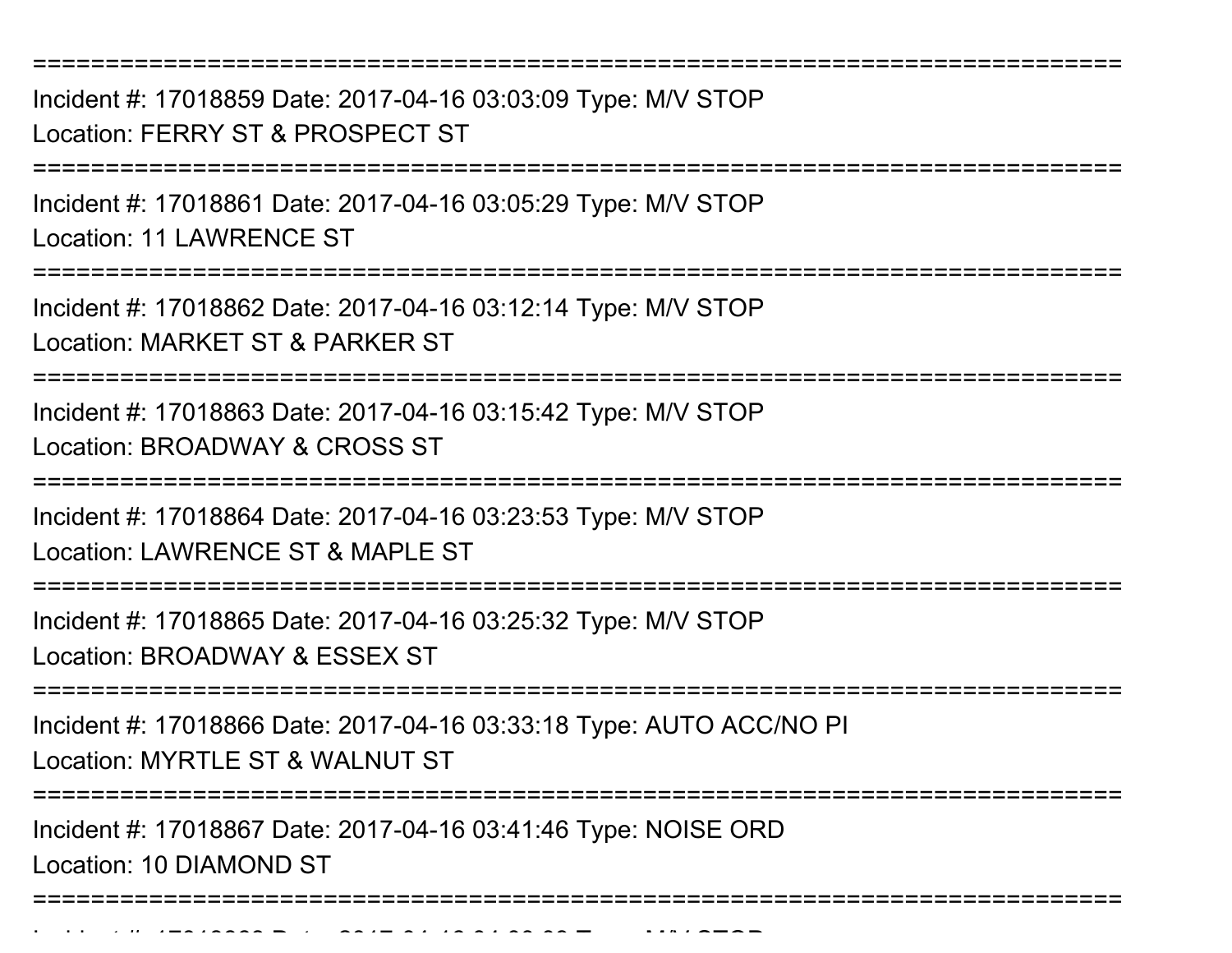Location: BROADWAY & DAISY ST

Incident #: 17018869 Date: 2017-04-16 04:08:14 Type: SUS PERS/MVLocation: ESSEX ST & MILTON ST

===========================================================================

===========================================================================

Incident #: 17018870 Date: 2017-04-16 04:15:33 Type: NOISE ORDLocation: 54 MELVIN ST #BLDG 10 APT 21

===========================================================================

Incident #: 17018871 Date: 2017-04-16 04:16:23 Type: DOMESTIC/PROGLocation: 25 POPLAR ST

===========================================================================

Incident #: 17018872 Date: 2017-04-16 04:32:42 Type: AUTO ACC/PILocation: 40 MYRTLE ST

===========================================================================

Incident #: 17018873 Date: 2017-04-16 04:36:17 Type: MISSING PERSLocation: WALK IN WALK IN / 12 ACTON ST #213

===========================================================================

Incident #: 17018874 Date: 2017-04-16 04:44:33 Type: DISTURBANCELocation: 34 POPLAR ST

===========================================================================

Incident #: 17018875 Date: 2017-04-16 05:10:30 Type: SUS PERS/MVLocation: 323 HOWARD ST

===========================================================================

Incident #: 17018876 Date: 2017-04-16 05:16:08 Type: CK WELL BEINGLocation: CUMBERLAND FARMS / 320 S BROADWAY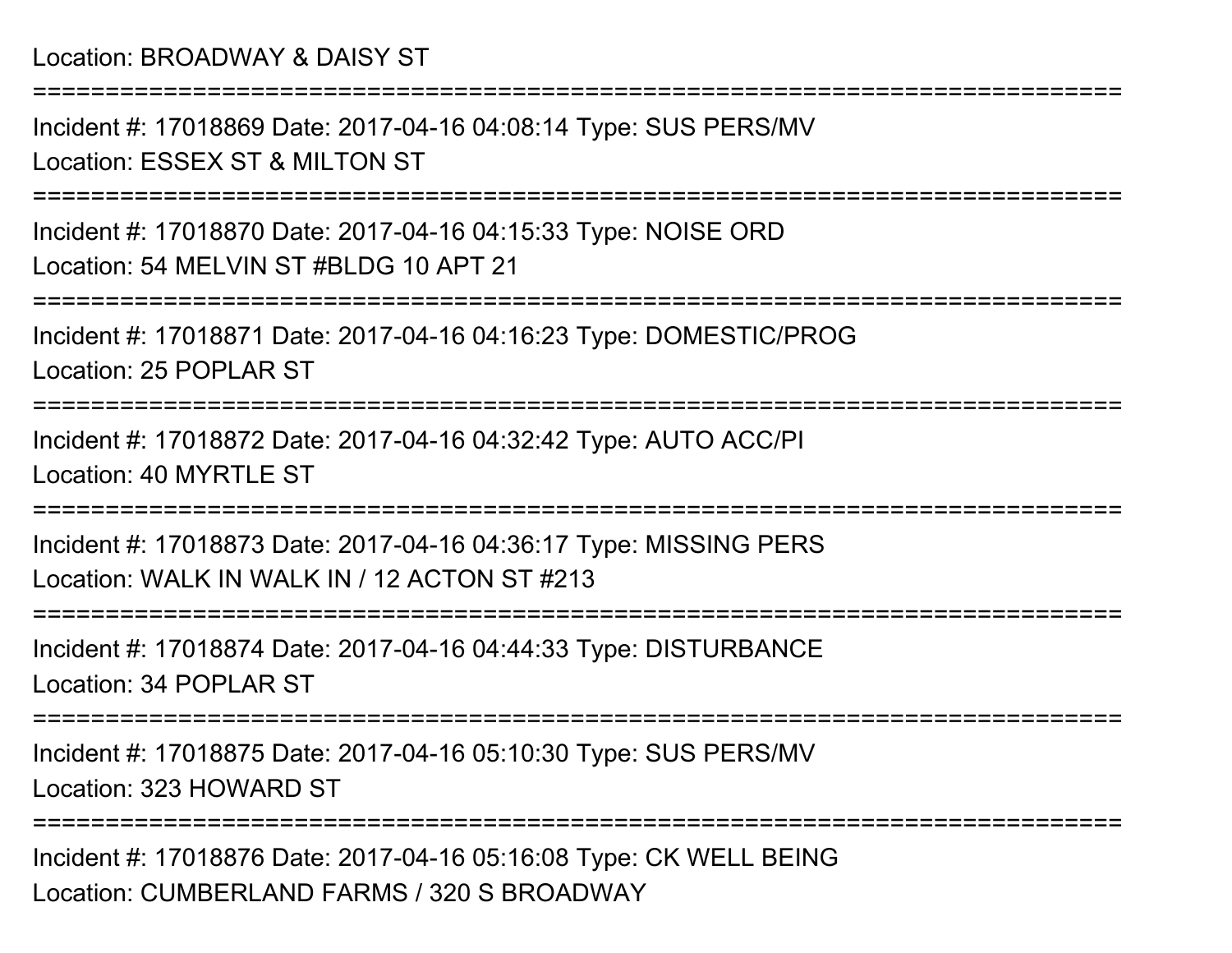Incident #: 17018877 Date: 2017-04-16 05:20:57 Type: NOTIFICATIONLocation: 240 PROSPECT ST

Incident #: 17018878 Date: 2017-04-16 06:03:14 Type: ROBBERY PASTLocation: WALK-IN / null

===========================================================================

===========================================================================

Incident #: 17018879 Date: 2017-04-16 07:19:03 Type: B&E/MV/PASTLocation: 22 AVON ST #1

===========================================================================

Incident #: 17018880 Date: 2017-04-16 08:09:28 Type: DISTURBANCELocation: 3 FOREST ST #2 REAR

===========================================================================

Incident #: 17018881 Date: 2017-04-16 08:34:55 Type: SUS PERS/MV

Location: 17 DURSO AV

===========================================================================

Incident #: 17018882 Date: 2017-04-16 08:37:26 Type: GENERAL SERVLocation: CANAL ST & LAWRENCE ST

===========================================================================

Incident #: 17018885 Date: 2017-04-16 08:40:30 Type: A&B D/W PASTLocation: 372 S UNION ST

===========================================================================

Incident #: 17018884 Date: 2017-04-16 08:41:12 Type: STOL/MV/PAS

Location: 90 LOWELL STREET

===========================================================================

Incident #: 17018883 Date: 2017-04-16 08:42:43 Type: ANIMAL COMPL

Location: DOVEODD CT & C UNION CT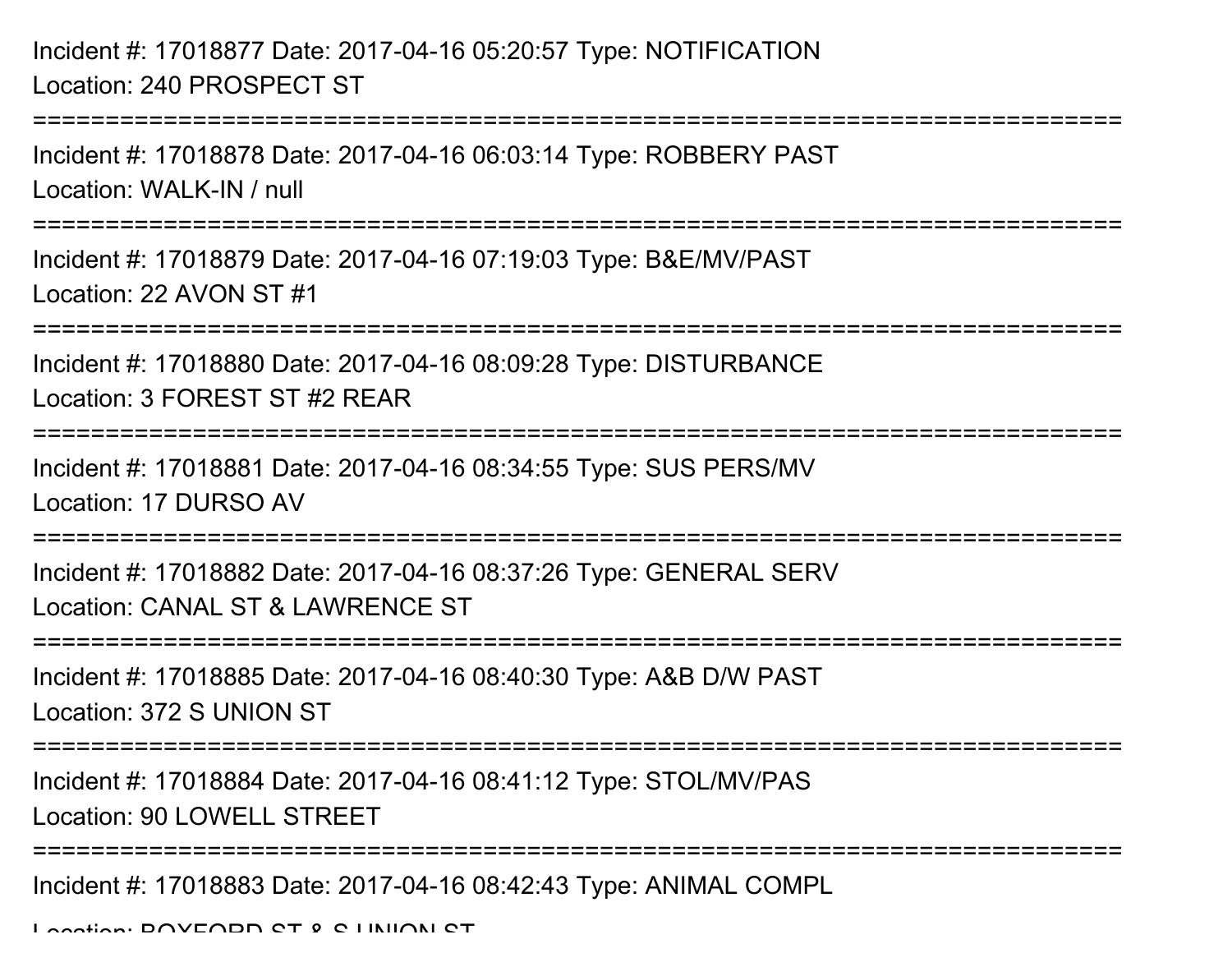Incident #: 17018886 Date: 2017-04-16 09:03:09 Type: FRAUDLocation: CVS PHARMACY / 266 BROADWAY

Incident #: 17018887 Date: 2017-04-16 09:11:04 Type: STOLEN PROPLocation: COR UNUM MEAL CENTER / 191 SALEM ST

===========================================================================

===========================================================================

===========================================================================

Incident #: 17018888 Date: 2017-04-16 09:17:27 Type: PARK & WALKLocation: BRADFORD ST & BROADWAY

===========================================================================

Incident #: 17018889 Date: 2017-04-16 09:20:05 Type: A&B PASTLocation: CARLEENS COFFEE SHOPPE / 209 S BROADWAY

===========================================================================

Incident #: 17018890 Date: 2017-04-16 09:31:50 Type: B&E/MV/PROGLocation: 608 S UNION ST

===========================================================================

Incident #: 17018891 Date: 2017-04-16 09:32:20 Type: 911 HANG UPLocation: 30 FITZ ST FL 3

===========================================================================

Incident #: 17018892 Date: 2017-04-16 09:33:18 Type: A&B PASTLocation: PEMBERTON PARK

===========================================================================

===========================================================================

Incident #: 17018893 Date: 2017-04-16 09:34:28 Type: TOW OF M/V

Location: TRESPASS/ TRIPOLIS / 106 COMMON ST

Incident #: 17018894 Date: 2017-04-16 09:35:31 Type: MV/BLOCKING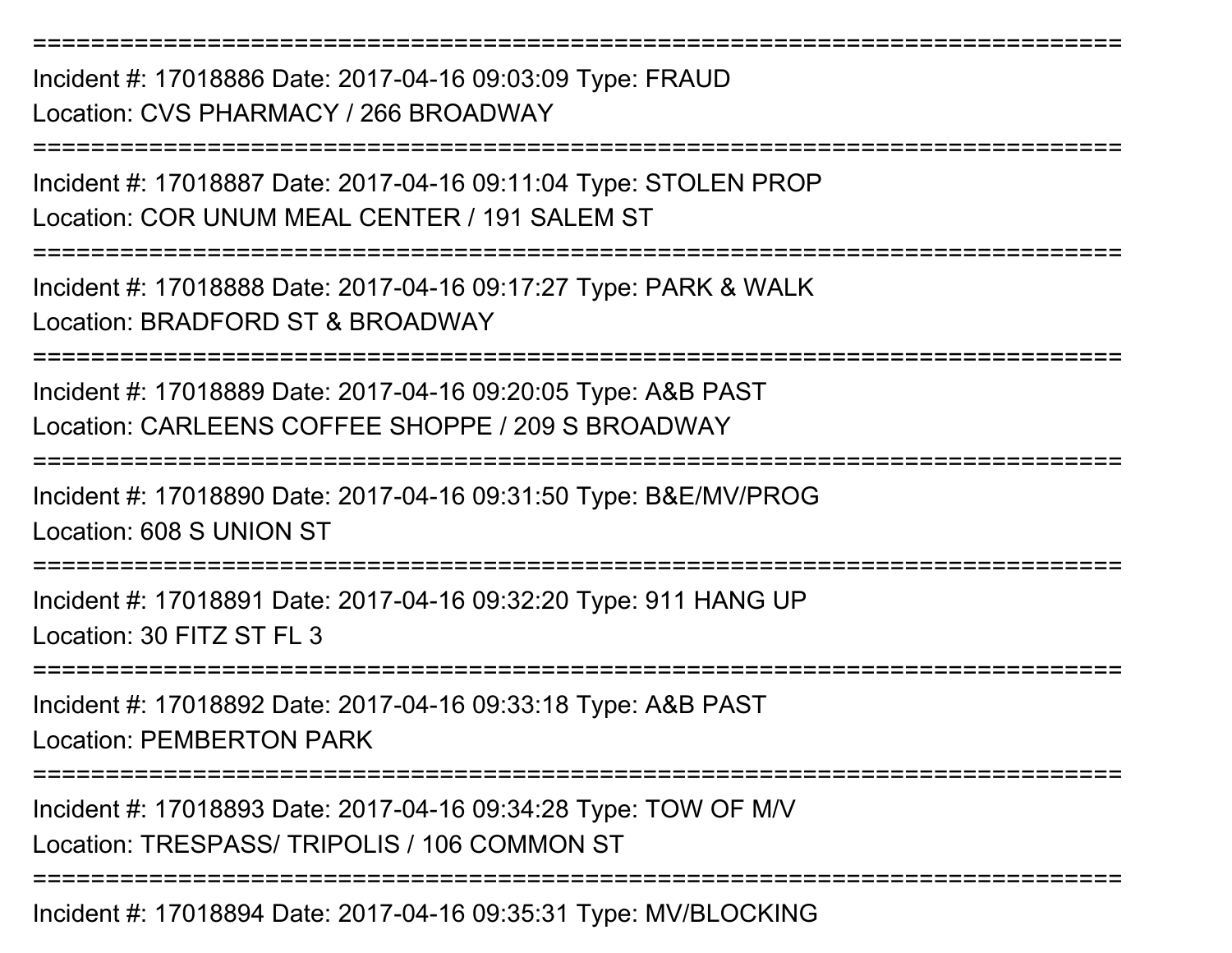```
Location: CLIFTON ST & FARLEY ST===========================================================================Incident #: 17018895 Date: 2017-04-16 09:43:17 Type: AUTO ACC/PEDLocation: DAISY & HOLLY===========================================================================Incident #: 17018897 Date: 2017-04-16 09:53:29 Type: KEEP PEACELocation: 550 BROADWAY #305===========================================================================Incident #: 17018896 Date: 2017-04-16 09:53:48 Type: ALARM/BURG
Location: HAFFNER'S CORPORATE OFFICE / 2 INTERNATIONAL WY===========================================================================Incident #: 17018898 Date: 2017-04-16 10:04:56 Type: WARRANT SERVELocation: 27 BROOK #2===========================================================================Incident #: 17018899 Date: 2017-04-16 10:14:57 Type: HIT & RUN M/VLocation: 59 MAY ST===========================================================================Incident #: 17018900 Date: 2017-04-16 10:29:10 Type: MEDIC SUPPORTLocation: 295 JACKSON ST FL 2===========================================================================Incident #: 17018901 Date: 2017-04-16 10:30:12 Type: UNWANTEDGUESTLocation: 106 PARK ST FL 2
   ===========================================================================Incident #: 17018902 Date: 2017-04-16 10:50:20 Type: GENERAL SERVLocation: 269 PARK ST===========================================================================
```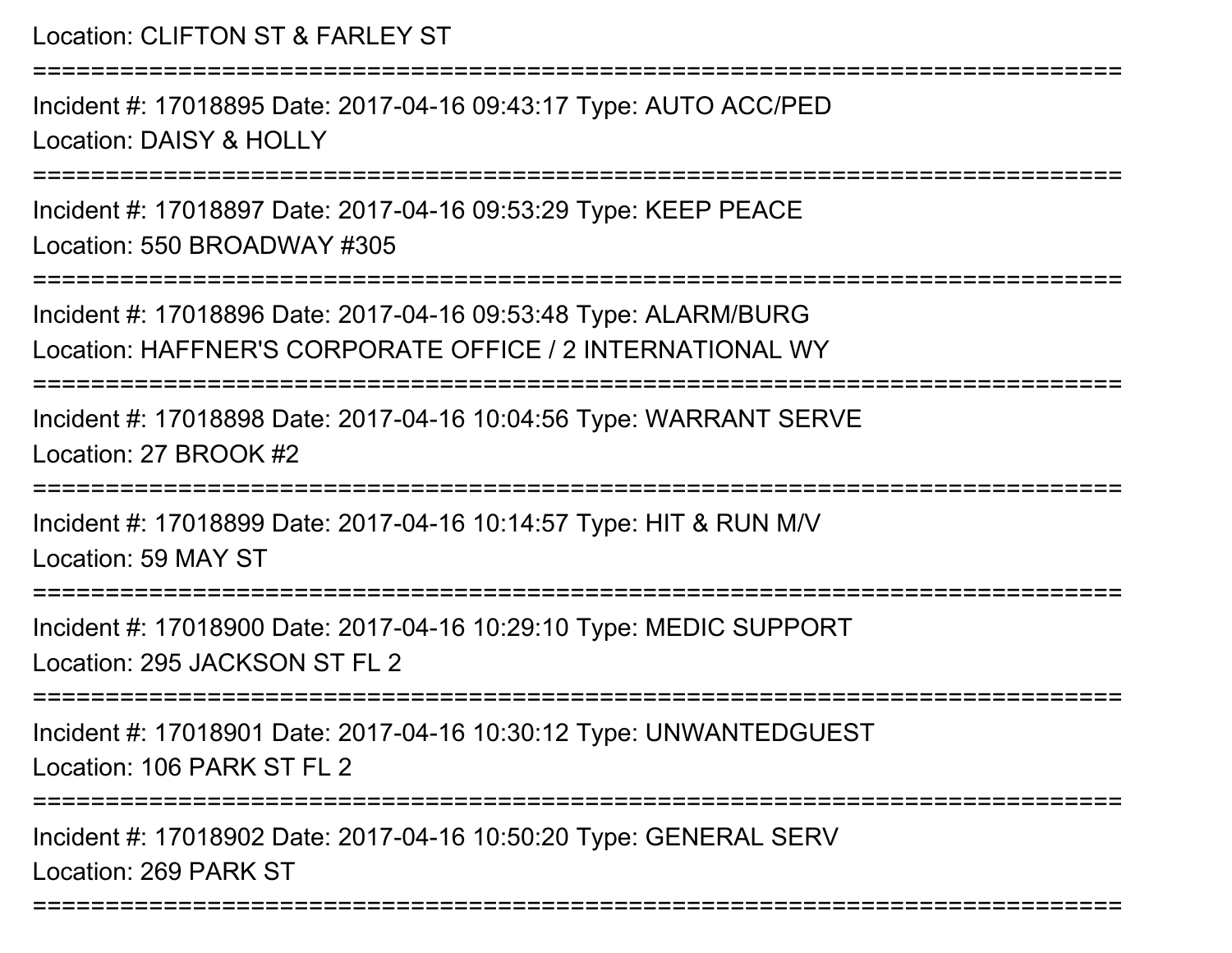===========================================================================Incident #: 17018904 Date: 2017-04-16 11:24:35 Type: MISSING PERSLocation: 182 SARATOGA ST #2===========================================================================Incident #: 17018905 Date: 2017-04-16 12:02:46 Type: ALARM/BURGLocation: 337 WATER ST===========================================================================Incident #: 17018906 Date: 2017-04-16 12:21:05 Type: SUS PERS/MVLocation: 98 PARK ST===========================================================================Incident #: 17018907 Date: 2017-04-16 12:28:36 Type: ALARMSLocation: 380 LOWELL ST ===========================================================================Incident #: 17018908 Date: 2017-04-16 12:37:09 Type: M/V STOPLocation: MARKET ST & S UNION ST===========================================================================Incident #: 17018909 Date: 2017-04-16 12:47:14 Type: LOUD NOISELocation: HAFFNER'S GAS STATION / 69 PARKER ST===========================================================================Incident #: 17018910 Date: 2017-04-16 12:50:54 Type: LOUD NOISELocation: 37 AUBURN ST #D===========================================================================Incident #: 17018911 Date: 2017-04-16 12:56:13 Type: M/V STOPLocation: 32 LAWRENCE ST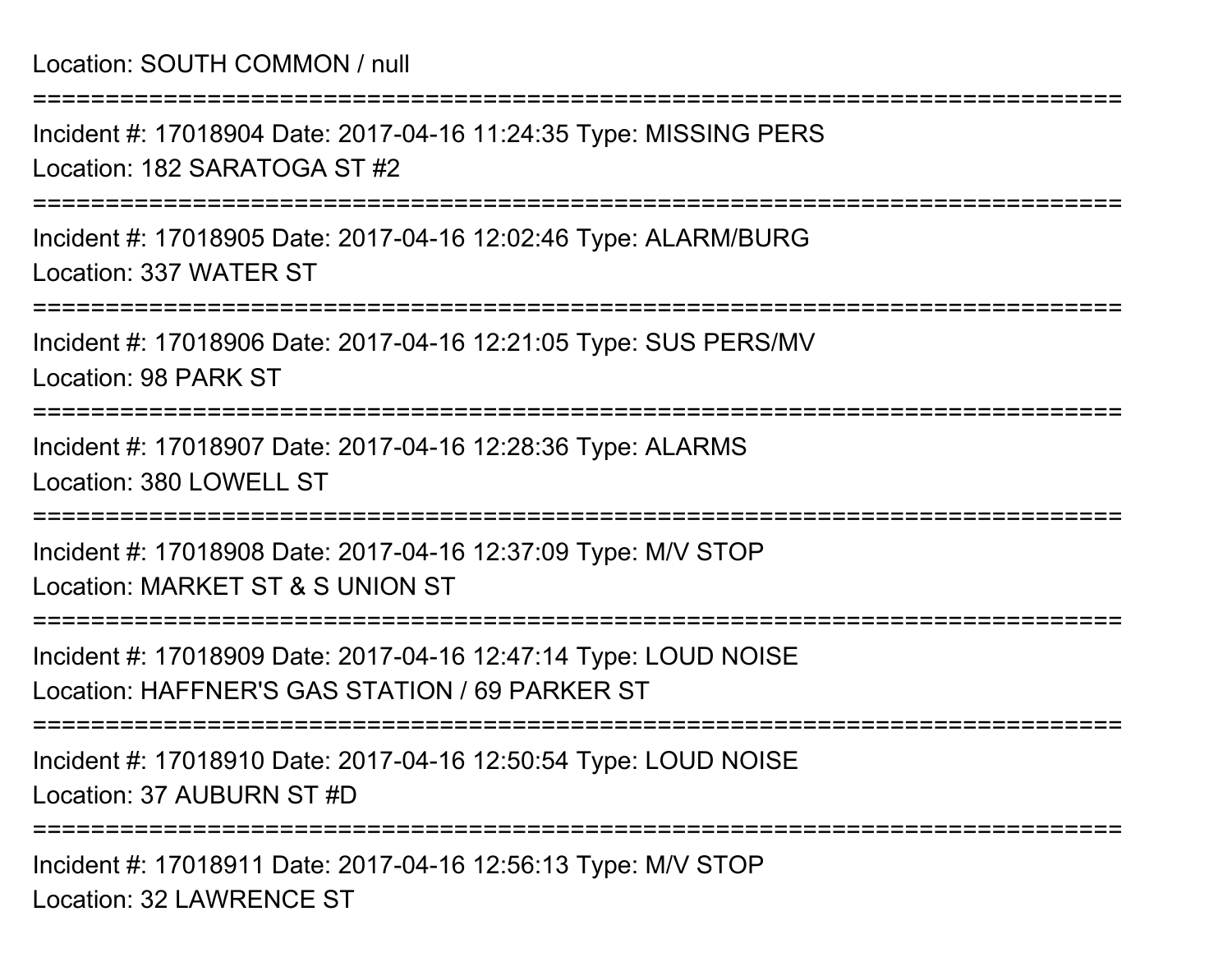```
Incident #: 17018912 Date: 2017-04-16 13:05:28 Type: LOUD NOISELocation: HAFFNER'S GAS STATION / 69 PARKER ST
```

```
===========================================================================Incident #: 17018913 Date: 2017-04-16 13:06:26 Type: M/V STOPLocation: GRAFTON ST & WINTHROP AV===========================================================================Incident #: 17018914 Date: 2017-04-16 13:08:40 Type: NOISE ORDLocation: 322 AMES ST===========================================================================Incident #: 17018915 Date: 2017-04-16 13:20:57 Type: LIC PLATE STOLocation: 265 HIGH ST===========================================================================Incident #: 17018916 Date: 2017-04-16 13:23:17 Type: NOISE ORDLocation: 68 PHILLIPS=============================
Incident #: 17018917 Date: 2017-04-16 13:25:59 Type: AUTO ACC/NO PILocation: ABBOTT ST & OSGOOD===========================================================================Incident #: 17018918 Date: 2017-04-16 13:32:17 Type: NOISE ORDLocation: 130 HIGH ST===========================================================================Incident #: 17018919 Date: 2017-04-16 13:36:13 Type: ALARM/MVLocation: 73 AVON ST===========================================================================Incident #: 17018920 Date: 2017-04-16 13:42:03 Type: NOISE ORD
```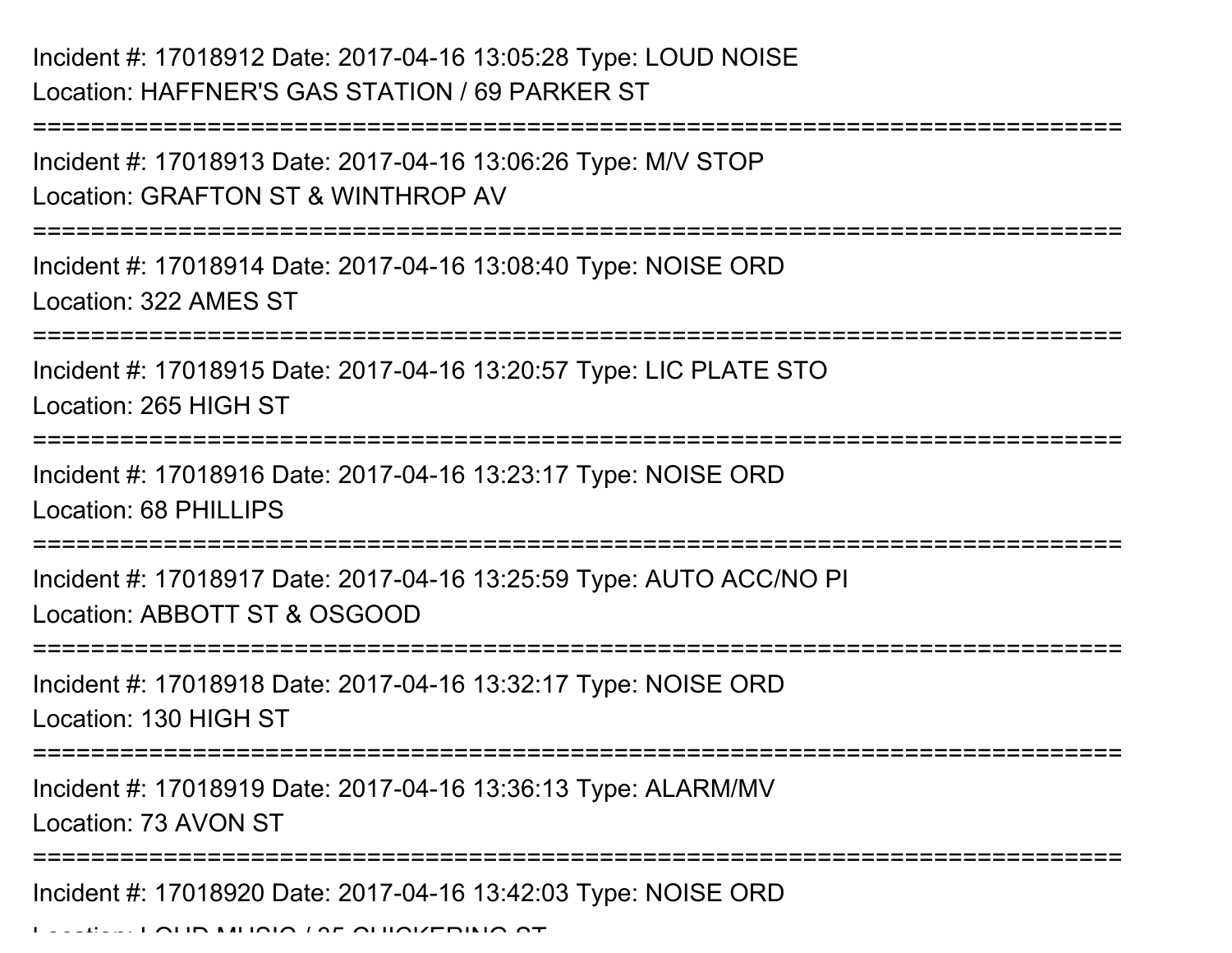===========================================================================Incident #: 17018921 Date: 2017-04-16 13:43:14 Type: M/V STOPLocation: ESSEX ST & JACKSON ST===========================================================================Incident #: 17018922 Date: 2017-04-16 13:47:25 Type: M/V STOPLocation: JACKSON & JACKSON CT===========================================================================Incident #: 17018923 Date: 2017-04-16 13:52:51 Type: AUTO ACC/NO PILocation: FERN ST & LAWRENCE ST===========================================================================Incident #: 17018924 Date: 2017-04-16 13:53:46 Type: SUS PERS/MVLocation: 158 GARDEN ST======================= Incident #: 17018925 Date: 2017-04-16 14:14:26 Type: FIRELocation: 68 MAGINNIS AV===========================================================================Incident #: 17018926 Date: 2017-04-16 14:17:17 Type: GENERAL SERVLocation: 40 PARK ST===========================================================================Incident #: 17018927 Date: 2017-04-16 14:19:10 Type: DISABLED MVLocation: 75 HAVERHILL ST ===========================================================================Incident #: 17018928 Date: 2017-04-16 14:27:31 Type: DISTURBANCELocation: 395 LOWELL ST FL 2 ===========================================================================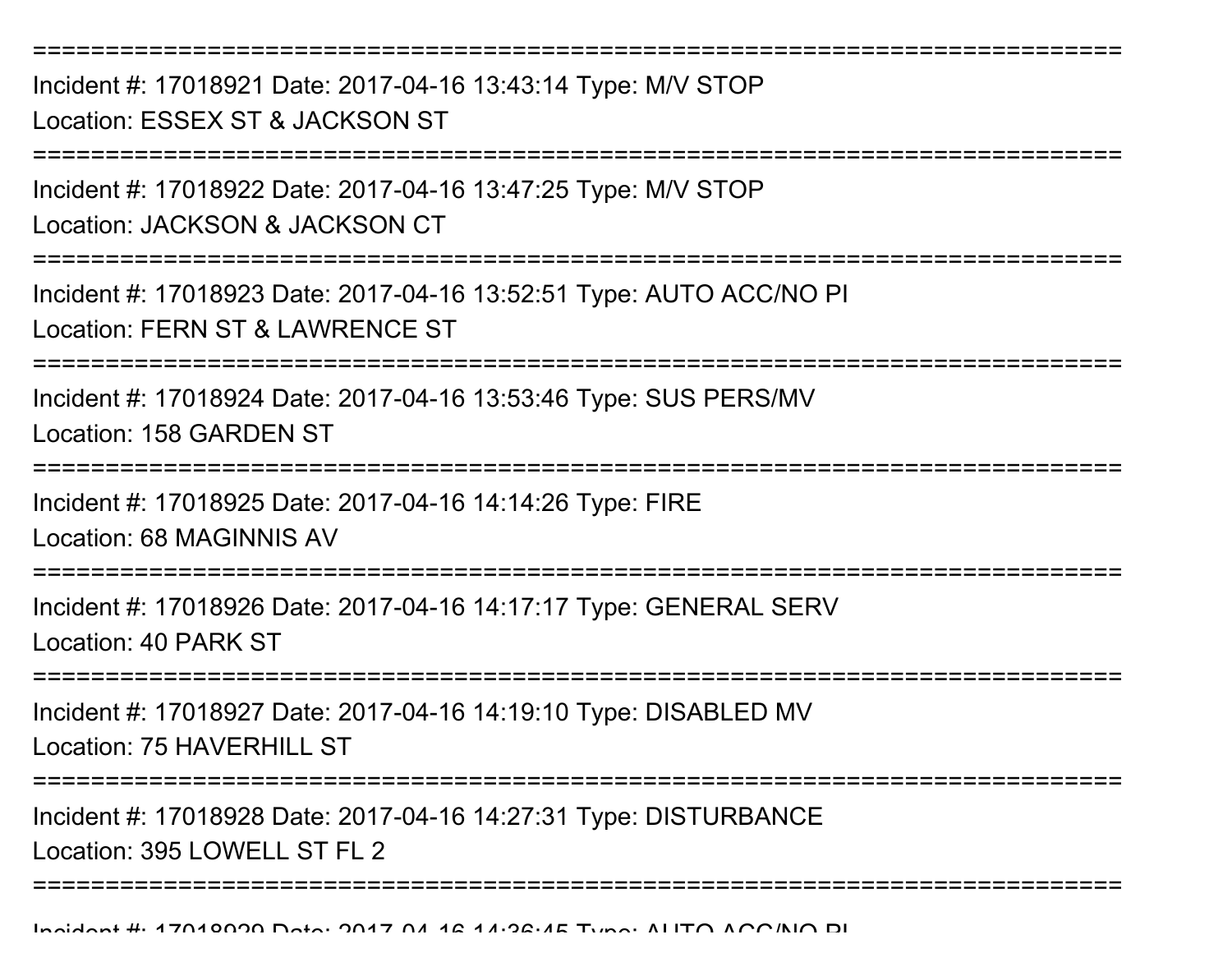### Location: 35 ALDER ST

Incident #: 17018930 Date: 2017-04-16 14:39:06 Type: NOISE ORDLocation: LOUD MUSIC / 35 CHICKERING ST

===========================================================================

===========================================================================

Incident #: 17018931 Date: 2017-04-16 14:41:09 Type: LOUD NOISELocation: 100 BENNINGTON ST

===========================================================================

Incident #: 17018932 Date: 2017-04-16 14:49:08 Type: SUS PERS/MVLocation: 262 F HAVERHILL ST

===========================================================================

Incident #: 17018933 Date: 2017-04-16 15:19:25 Type: FIGHTLocation: 410 LOWELL ST

===========================================================================

Incident #: 17018934 Date: 2017-04-16 15:27:21 Type: TOW OF M/VLocation: TRESPASS / 2 INMAN ST

===========================================================================

Incident #: 17018935 Date: 2017-04-16 15:30:41 Type: TOW OF M/VLocation: TRESPASS / 572 ESSEX ST

===========================================================================

Incident #: 17018936 Date: 2017-04-16 15:35:41 Type: AUTO ACC/NO PILocation: 151 WEST ST

===========================================================================

Incident #: 17018937 Date: 2017-04-16 15:41:18 Type: NOISE ORDLocation: LOUD MUSIC / 42 BENNINGTON ST

===========================================================================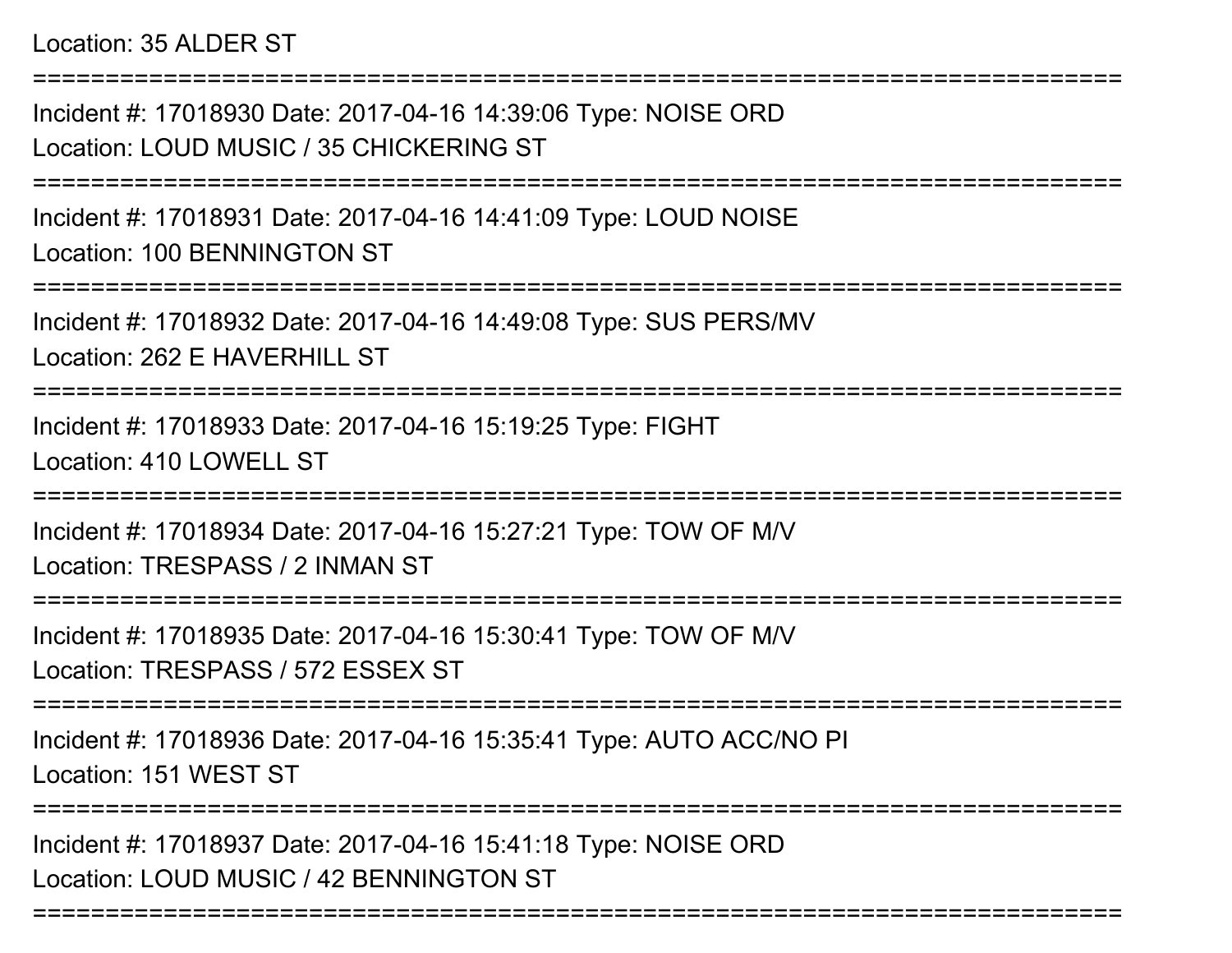Incident #: 17018938 Date: 2017-04-16 15:53:01 Type: UNKNOWN PROBLocation: 32 SAVOIE AV FL 1

=============================

Incident #: 17018939 Date: 2017-04-16 15:53:19 Type: NOISE ORDLocation: 148 WATER ST

===========================================================================

Incident #: 17018940 Date: 2017-04-16 15:57:57 Type: TOW OF M/VLocation: TRESPASS / 2 INMAN ST

===========================================================================

Incident #: 17018941 Date: 2017-04-16 15:58:53 Type: A&B PAST

Location: PEMBERTON PARK

```
===========================================================================
```
Incident #: 17018942 Date: 2017-04-16 16:01:27 Type: ANIMAL COMPLLocation: 10 WINTHROP AV

===========================================================================

Incident #: 17018943 Date: 2017-04-16 16:09:20 Type: FIRELocation: 73 WINTHROP AV

===========================================================================

Incident #: 17018944 Date: 2017-04-16 16:17:24 Type: M/V STOP

Location: ANDOVER ST & BLANCHARD ST

===========================================================================

Incident #: 17018945 Date: 2017-04-16 16:23:47 Type: E911 HANGUPLocation: 322 MARKET ST FL 2

=========================

Incident #: 17018946 Date: 2017-04-16 16:26:51 Type: ALARM/BURGLocation: 30 SAXONIA AV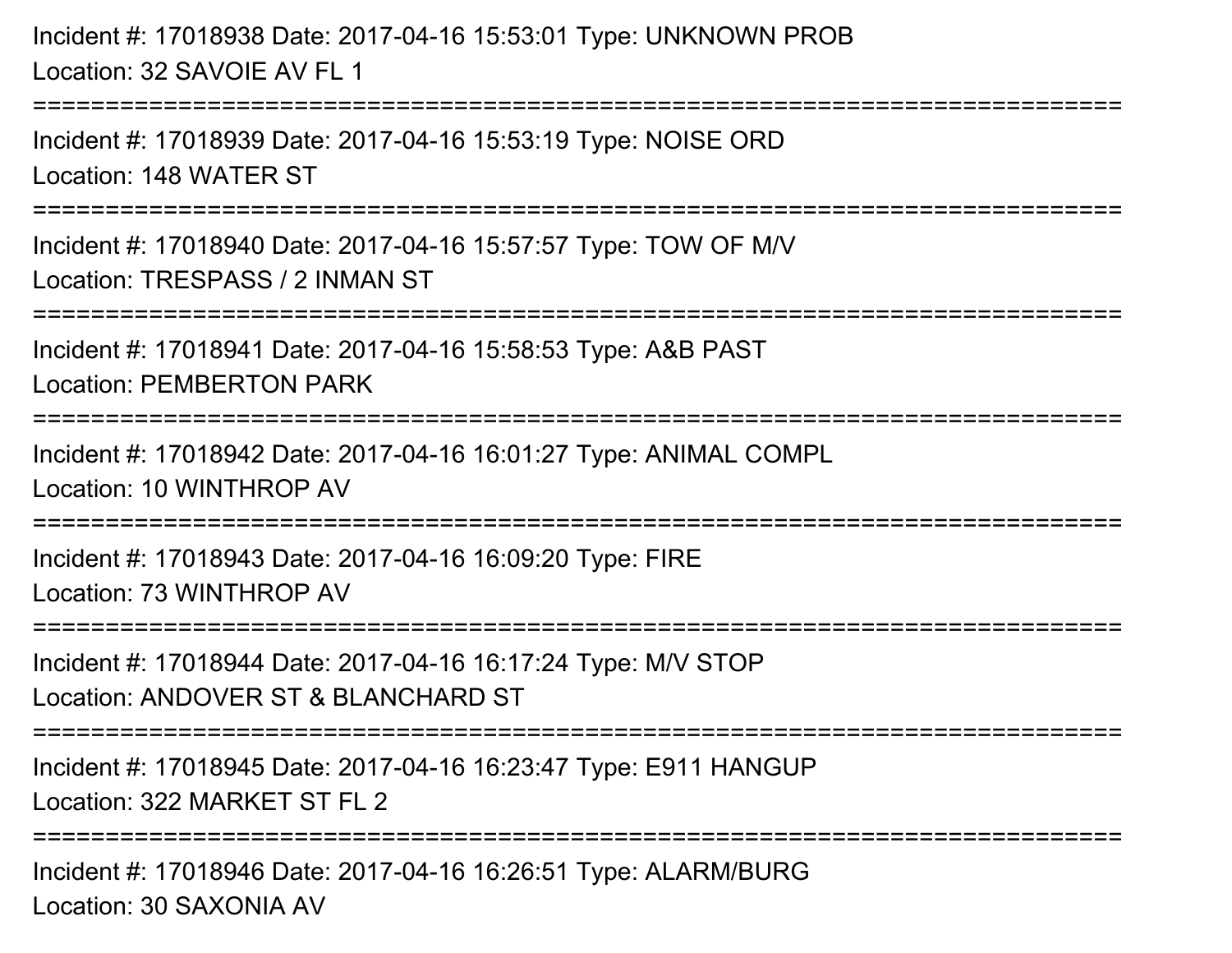Incident #: 17018947 Date: 2017-04-16 16:28:23 Type: HIT & RUN M/VLocation: 109 UNION ST

 $\mathcal{L}$  and  $\mathcal{L}$  is exceptions of  $\mathcal{L}$  and  $\mathcal{L}$ 

===========================================================================Incident #: 17018948 Date: 2017-04-16 16:41:59 Type: SUS PERS/MVLocation: ESSEX HOUSING===========================================================================Incident #: 17018949 Date: 2017-04-16 16:44:39 Type: AUTO ACC/NO PILocation: 43 BASSWOOD ST======================== Incident #: 17018950 Date: 2017-04-16 16:52:05 Type: DOMESTIC/PASTLocation: ESSEX ST===========================================================================Incident #: 17018951 Date: 2017-04-16 16:54:06 Type: NOISE ORDLocation: LOUD MUSIC / 10 MT VERNON TER ===========================================================================Incident #: 17018952 Date: 2017-04-16 17:03:37 Type: NOISE ORDLocation: 318 AMES ST===========================================================================Incident #: 17018953 Date: 2017-04-16 17:15:22 Type: NOISE ORDLocation: 148 WATER ST===========================================================================Incident #: 17018954 Date: 2017-04-16 17:17:37 Type: NOISE ORDLocation: 512 LOWELL ST===========================================================================Incident #: 17018955 Date: 2017-04-16 17:19:06 Type: UNKNOWN PROB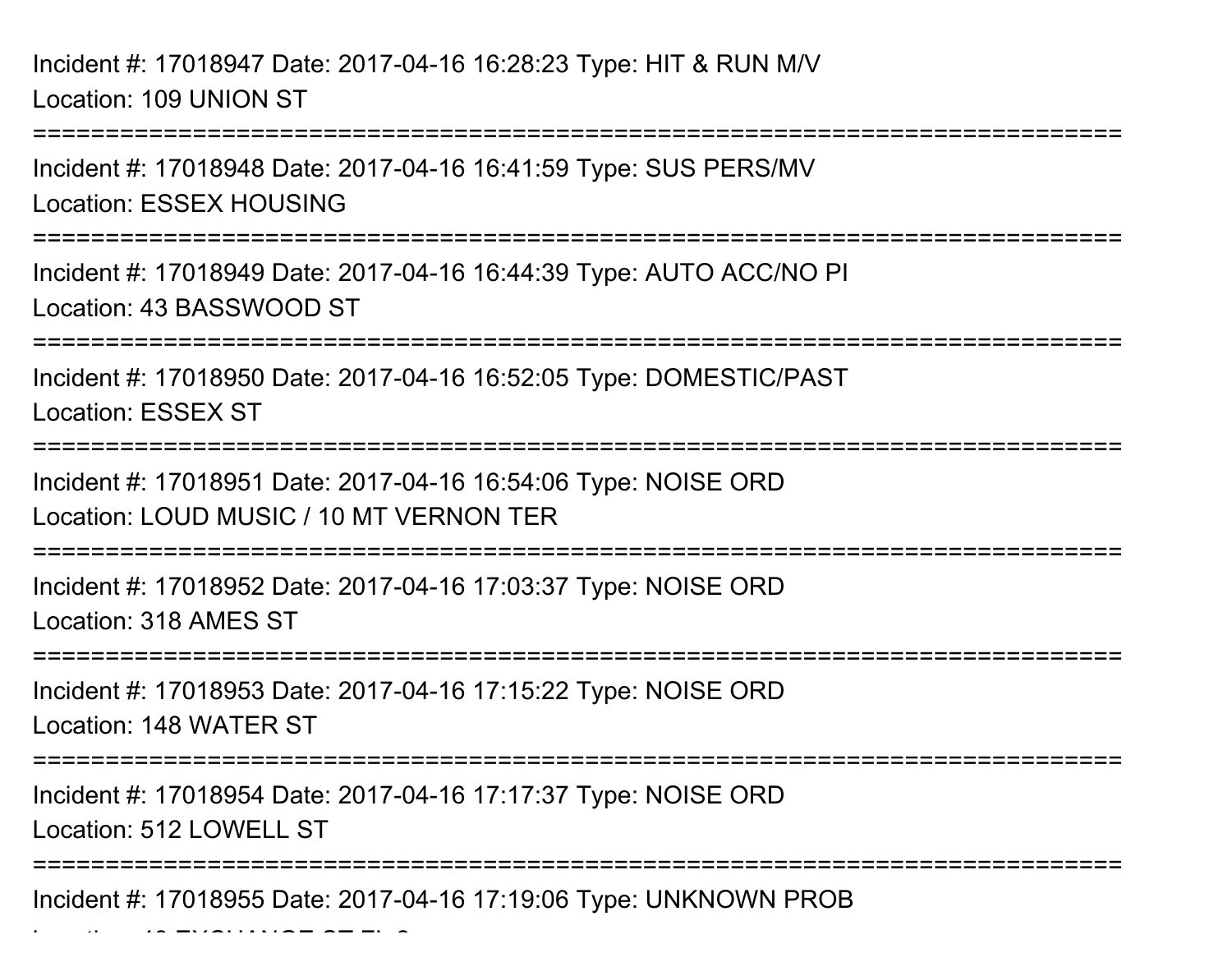===========================================================================

Incident #: 17018956 Date: 2017-04-16 17:24:27 Type: LOUD NOISELocation: 448 LOWELL ST

===========================================================================

Incident #: 17018958 Date: 2017-04-16 17:30:07 Type: DOMESTIC/PASTLocation: 305 ESSEX ST

**==============** 

Incident #: 17018957 Date: 2017-04-16 17:31:51 Type: ALARM/BURGLocation: 71 DUCKETT AV

===========================================================================

Incident #: 17018959 Date: 2017-04-16 17:42:30 Type: LARCENY/PASTLocation: WALK IN WALK IN / LAWRENCE ST & MYRTLE ST

===========================================================================

Incident #: 17018960 Date: 2017-04-16 17:45:12 Type: M/V STOP

Location: 362 HAVERHILL ST

===========================================================================

Incident #: 17018963 Date: 2017-04-16 17:48:30 Type: ALARMSLocation: 28 CHELMSFORD ST

===========================================================================

Incident #: 17018961 Date: 2017-04-16 17:48:33 Type: M/V STOPLocation: ESSEX ST & HAMPSHIRE ST

===========================================================================

===========================================================================

Incident #: 17018962 Date: 2017-04-16 17:49:54 Type: M/V STOP

Location: 24 JACKSON ST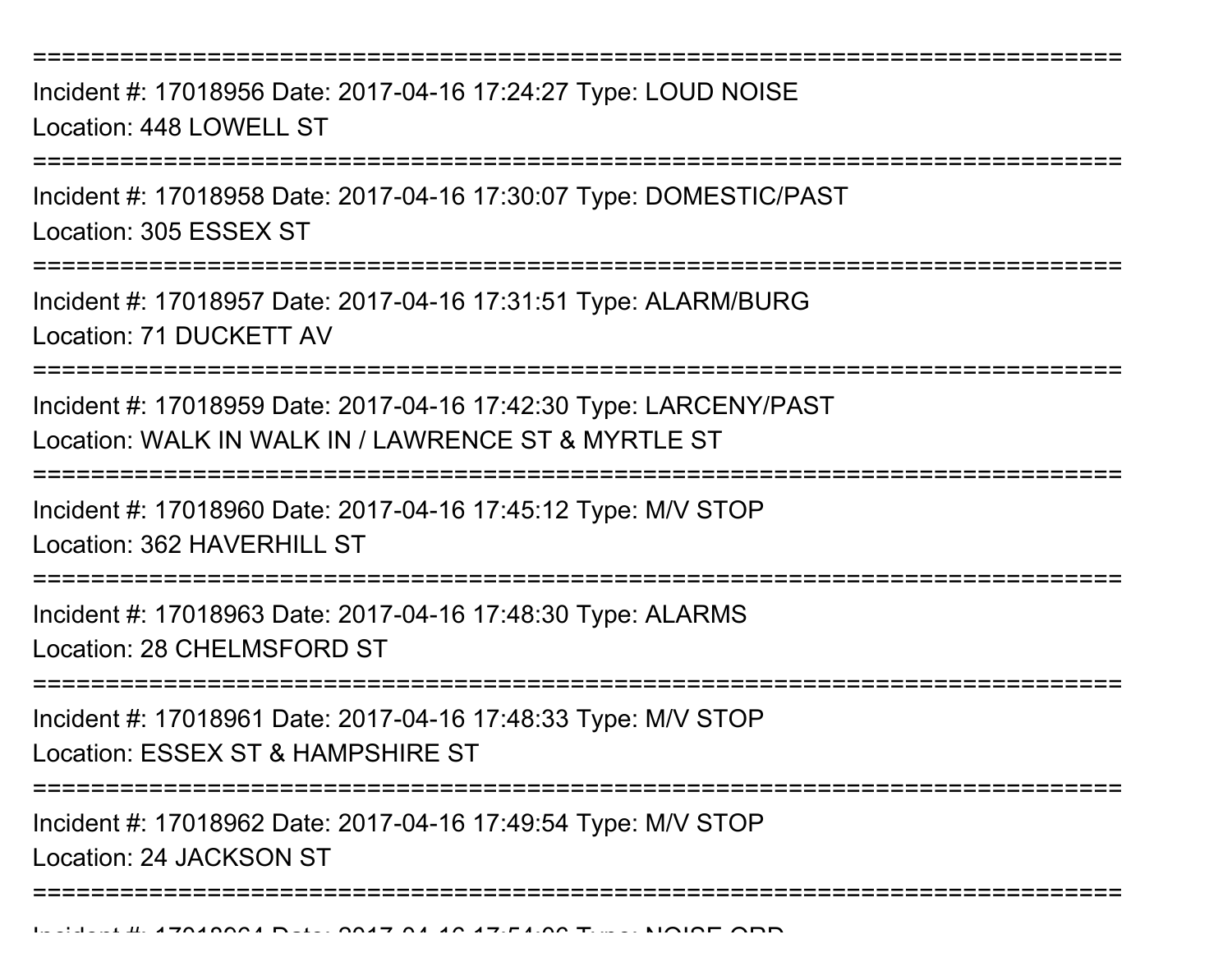===========================================================================Incident #: 17018965 Date: 2017-04-16 17:56:45 Type: M/V STOPLocation: LOWELL ST & W LOWELL ST===========================================================================Incident #: 17018966 Date: 2017-04-16 17:58:14 Type: AUTO ACC/NO PILocation: 496 HAVERHILL ST===========================================================================Incident #: 17018967 Date: 2017-04-16 17:59:14 Type: MV/BLOCKINGLocation: 73 DORCHESTER ST===========================================================================Incident #: 17018968 Date: 2017-04-16 17:59:40 Type: DOMESTIC/PROGLocation: 81 BROOKFIELD ST===========================================================================Incident #: 17018969 Date: 2017-04-16 18:00:32 Type: NOISE ORDLocation: ALBION ST======================== Incident #: 17018970 Date: 2017-04-16 18:04:31 Type: HIT & RUN M/VLocation: 47 MYRTLE ST===========================================================================Incident #: 17018971 Date: 2017-04-16 18:04:36 Type: M/V STOPLocation: 292 PARK ST======================== Incident #: 17018972 Date: 2017-04-16 18:09:11 Type: RECOV/STOL/MVLocation: THORNTON AV

===========================================================================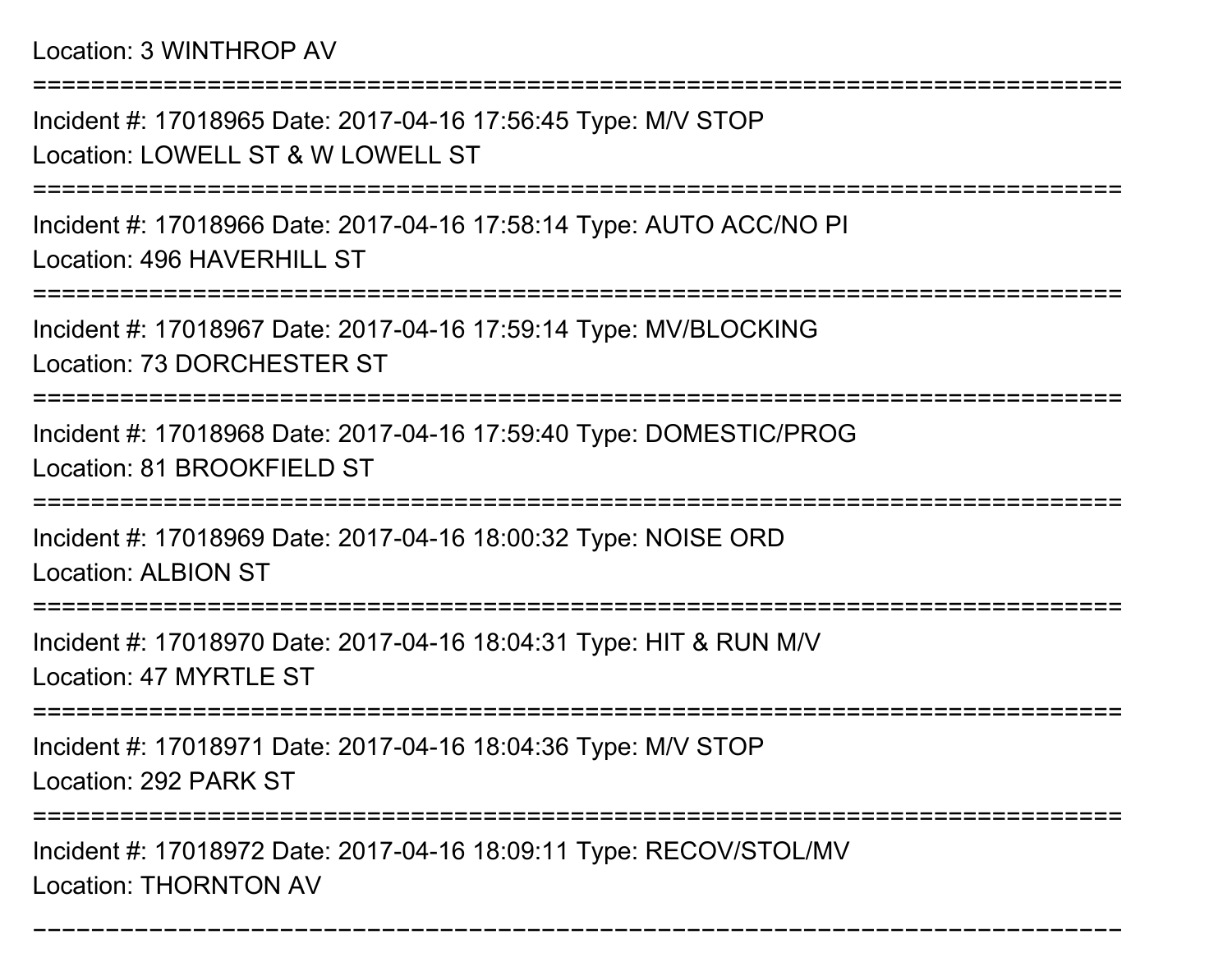Incident #: 17018973 Date: 2017-04-16 18:13:09 Type: M/V STOPLocation: 107 ARLINGTON ST===========================================================================Incident #: 17018974 Date: 2017-04-16 18:14:14 Type: NOISE ORDLocation: 245 ERVING AV FL 2===========================================================================Incident #: 17018975 Date: 2017-04-16 18:18:26 Type: FIRELocation: BRUCE SCHOOL / 135 BUTLER ST ===========================================================================Incident #: 17018976 Date: 2017-04-16 18:33:23 Type: M/V STOPLocation: 107 ARLINGTON ST===========================================================================Incident #: 17018977 Date: 2017-04-16 18:33:30 Type: DRUG VIOLocation: 383 HAVERHILL ST===========================================================================Incident #: 17018978 Date: 2017-04-16 18:35:24 Type: M/V STOPLocation: ARLINGTON ST & EXCHANGE ST===========================================================================Incident #: 17018979 Date: 2017-04-16 18:37:37 Type: NOISE ORDLocation: 439 S UNION ST===========================================================================Incident #: 17018980 Date: 2017-04-16 18:38:15 Type: MISSING PERSLocation: WALK IN / 2 BENNINGTON ST #84===========================================================================Incident #: 17018981 Date: 2017-04-16 18:42:48 Type: LOUD NOISELocation: FALMOUTH ST & GARFIELD ST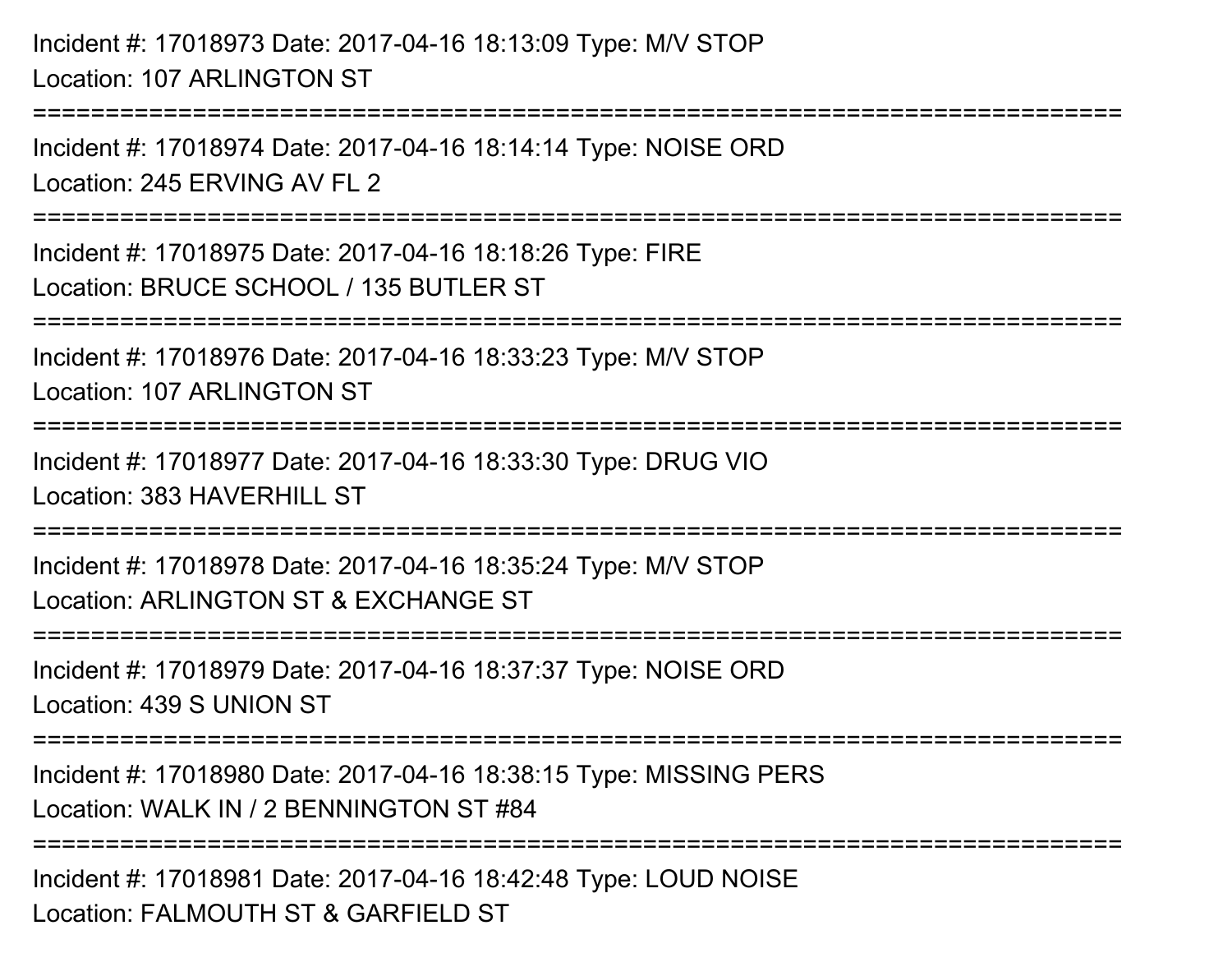===========================================================================Incident #: 17018982 Date: 2017-04-16 18:44:57 Type: LOUD NOISELocation: 297 HOWARD ST===========================================================================Incident #: 17018983 Date: 2017-04-16 18:46:39 Type: LOUD NOISELocation: 450 LOWELL ST===========================================================================Incident #: 17018984 Date: 2017-04-16 19:04:06 Type: LOUD NOISELocation: 25 MILTON ST===========================================================================Incident #: 17018985 Date: 2017-04-16 19:04:57 Type: LOUD NOISELocation: 5 HAVERHILL ST===========================================================================Incident #: 17018986 Date: 2017-04-16 19:12:05 Type: MV/BLOCKINGLocation: 115 MELVIN ST===========================================================================Incident #: 17018987 Date: 2017-04-16 19:12:13 Type: LOCKOUTLocation: 3 HOLT ST===========================================================================Incident #: 17018988 Date: 2017-04-16 19:15:20 Type: NOISE ORDLocation: 84 GENESEE ST===========================================================================Incident #: 17018989 Date: 2017-04-16 19:19:26 Type: NOISE ORDLocation: ALLSTON ST & PLEASANT TER===========================================================================Incident #: 17018990 Date: 2017-04-16 19:20:30 Type: M/V STOP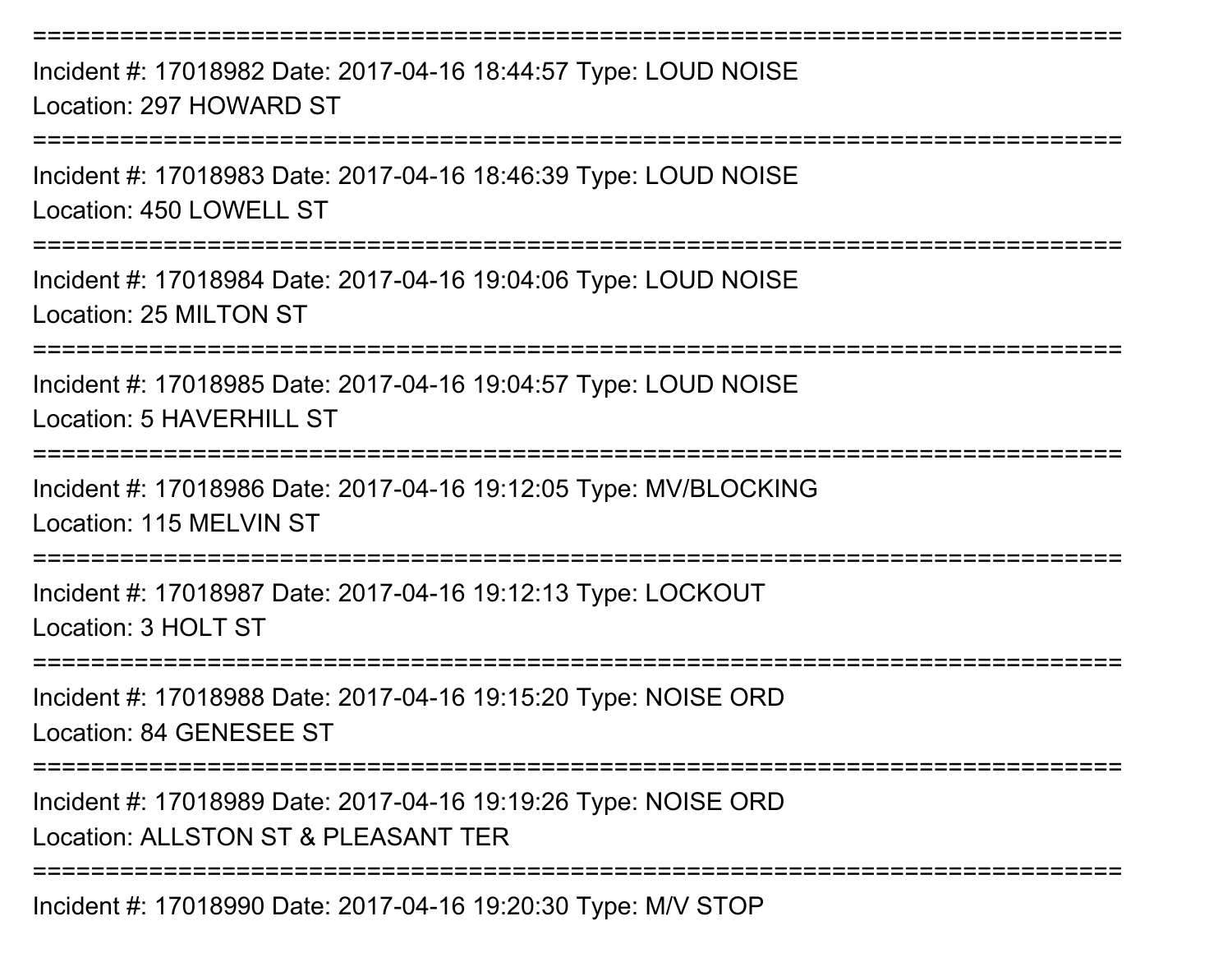===========================================================================

Incident #: 17018991 Date: 2017-04-16 19:25:18 Type: MV/BLOCKINGLocation: 7 GREENWOOD ST

===========================================================================

Incident #: 17018992 Date: 2017-04-16 19:26:39 Type: LOUD NOISELocation: 448 LOWELL ST

===========================================================================

Incident #: 17018993 Date: 2017-04-16 19:28:15 Type: ALARMSLocation: SCHOOL / 150 ARLINGTON ST

===========================================================================

Incident #: 17018994 Date: 2017-04-16 19:35:49 Type: NOISE ORDLocation: 35 CHICKERING ST

===========================================================================

Incident #: 17018995 Date: 2017-04-16 19:36:39 Type: LOUD NOISELocation: 7B FARNHAM ST

===========================================================================

Incident #: 17018996 Date: 2017-04-16 19:36:57 Type: M/V STOPLocation: 130 BAILEY ST

===========================================================================

Incident #: 17018997 Date: 2017-04-16 19:38:14 Type: DISTURBANCE

Location: ELIZABETH ST

Incident #: 17018999 Date: 2017

=========================

Incident #: 17018998 Date: 2017-04-16 19:45:20 Type: LOUD NOISELocation: 40 CHESTNUT ST

===========================================================================

<sup>04</sup> 16 19:50:28 Type: LOUD NOISE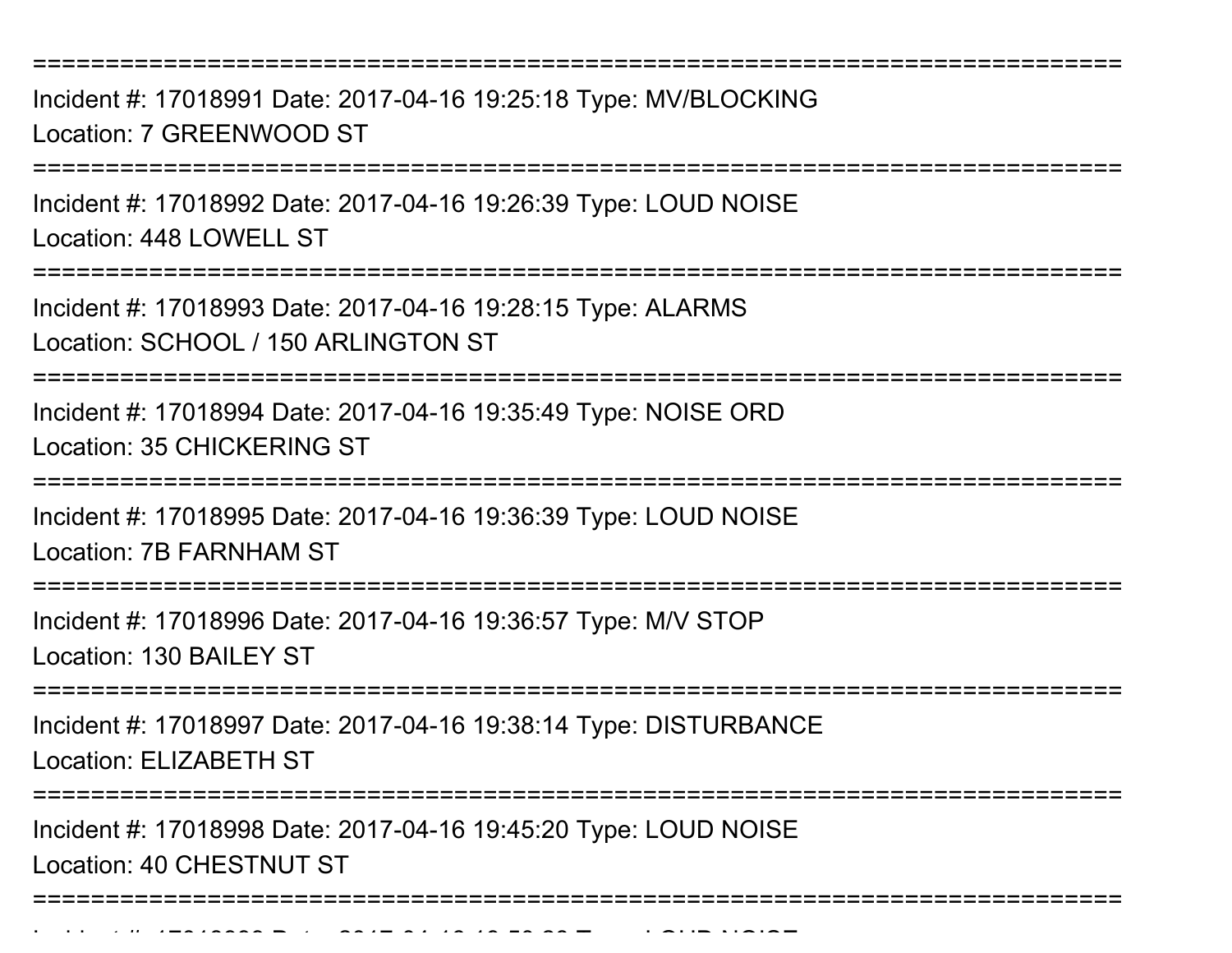# Location: 221 PROSPECT ST

Incident #: 17019000 Date: 2017-04-16 19:53:03 Type: NOISE ORDLocation: 11 WALNUT ST

===========================================================================

===========================================================================

Incident #: 17019001 Date: 2017-04-16 19:53:45 Type: AUTO ACC/UNK PILocation: LAWRENCE ST & MAPLE ST

===========================================================================

Incident #: 17019002 Date: 2017-04-16 19:54:08 Type: AUTO ACC/UNK PILocation: TOP DONUT / 123 LAWRENCE ST

===========================================================================

Incident #: 17019003 Date: 2017-04-16 19:56:34 Type: M/V STOPLocation: BARKER ST & RESERVOIR ST

===========================================================================

Incident #: 17019004 Date: 2017-04-16 20:01:46 Type: SUICIDE ATTEMPTLocation: 77 S UNION ST

===========================================================================

Incident #: 17019005 Date: 2017-04-16 20:05:55 Type: ALARM/BURGLocation: 435 WINTHROP AV

===========================================================================

Incident #: 17019006 Date: 2017-04-16 20:06:36 Type: CIVIL PROBLocation: 259 ANDOVER ST

===========================================================================

Incident #: 17019007 Date: 2017-04-16 20:07:37 Type: CK WELL BEINGLocation: 45 BROADWAY #513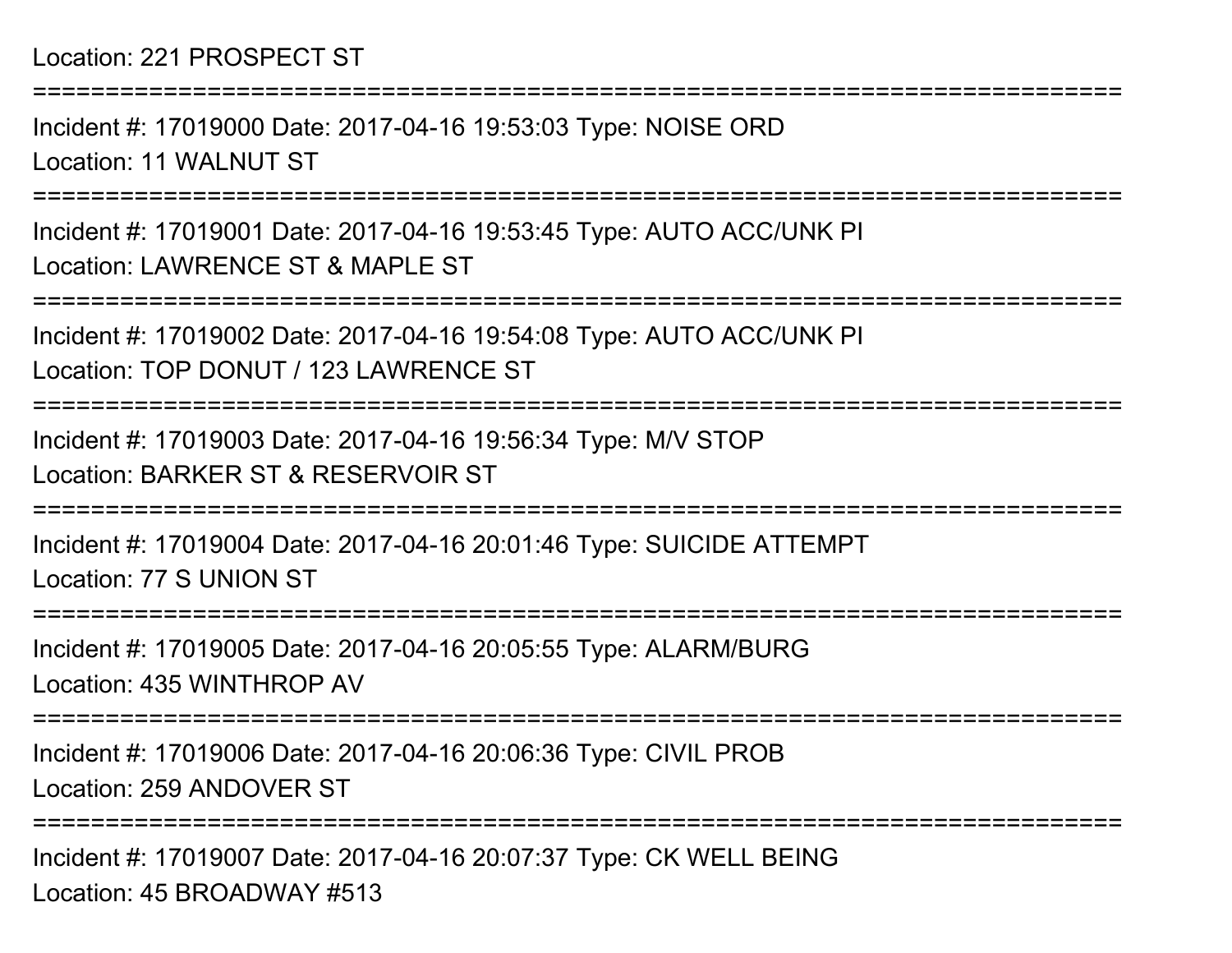# Incident #: 17019008 Date: 2017-04-16 20:13:13 Type: SHOTS FIREDLocation: METHUEN ST & UNION ST

```
===========================================================================Incident #: 17019010 Date: 2017-04-16 20:18:27 Type: SUICIDE ATTEMPTLocation: 6 ACTON ST===========================================================================Incident #: 17019009 Date: 2017-04-16 20:19:26 Type: NOISE ORDLocation: 25 W KENNETH ST===========================================================================Incident #: 17019011 Date: 2017-04-16 20:36:44 Type: LOUD NOISELocation: 448 LOWELL ST===========================================================================Incident #: 17019012 Date: 2017-04-16 20:49:11 Type: LOUD NOISELocation: BELKNAP ST & BIGELOW ST===========================================================================Incident #: 17019013 Date: 2017-04-16 20:53:11 Type: AUTO ACC/NO PILocation: 23 ALDER ST===========================================================================Incident #: 17019014 Date: 2017-04-16 20:54:49 Type: FIGHTLocation: 10 LEA ST
                  =====================
Incident #: 17019016 Date: 2017-04-16 21:24:09 Type: SUS PERS/MVLocation: 74 WATER ST #2===========================================================================Incident #: 17019015 Date: 2017-04-16 21:24:56 Type: LOUD NOISE
```
Location: 24 EVOUANOE CT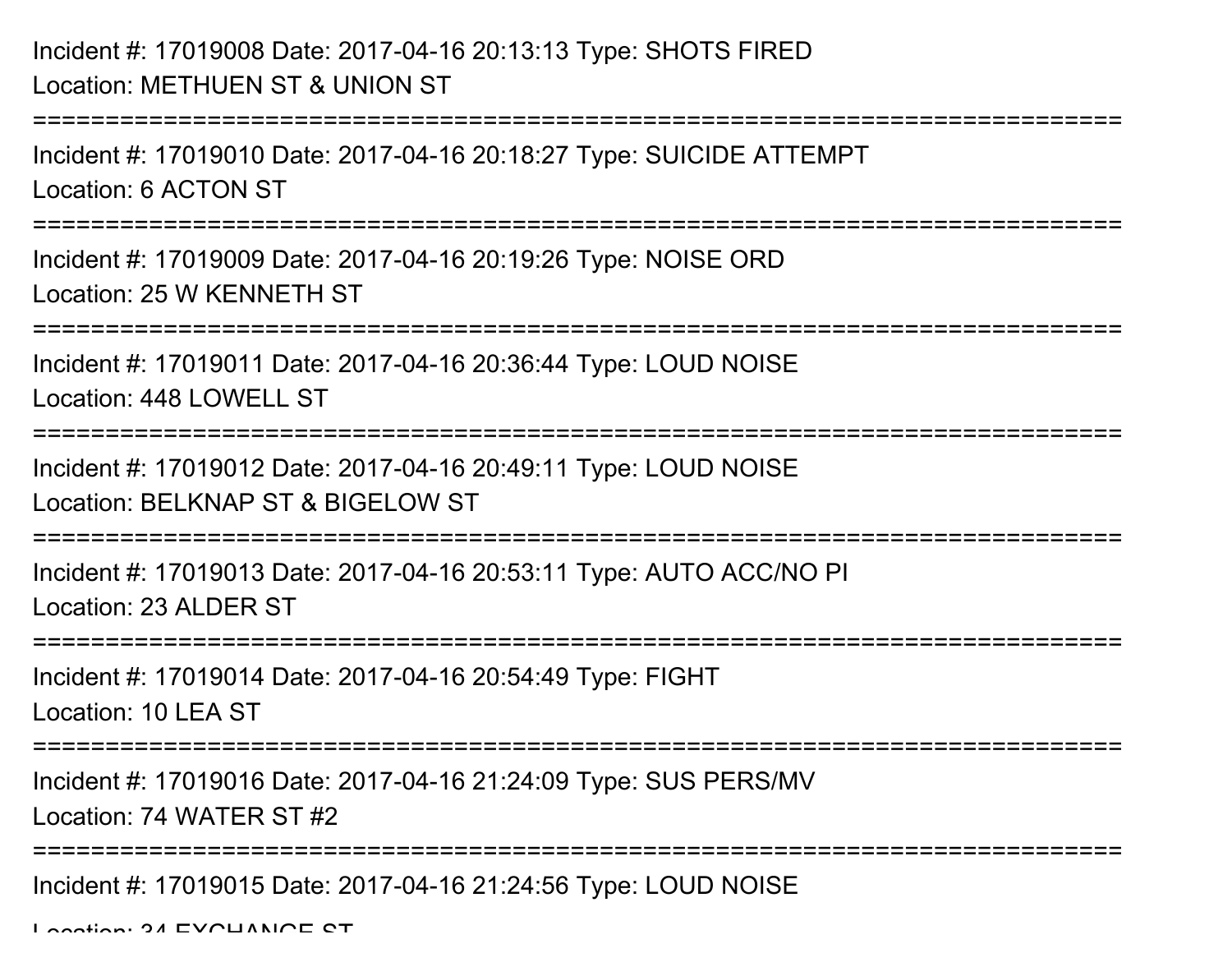===========================================================================Incident #: 17019017 Date: 2017-04-16 21:28:05 Type: DISTURBANCELocation: 14 VINE ST===========================================================================Incident #: 17019018 Date: 2017-04-16 21:33:06 Type: LOUD NOISELocation: 74-76 OSGOOD ST===========================================================================Incident #: 17019019 Date: 2017-04-16 21:36:30 Type: FIGHTLocation: 4 WENDELL ST===========================================================================Incident #: 17019020 Date: 2017-04-16 21:37:09 Type: A&B PASTLocation: 73 WARREN ST FL 3===========================================================================Incident #: 17019021 Date: 2017-04-16 21:39:40 Type: LOUD NOISELocation: 232 BAILEY ST FL 3RD ===========================================================================Incident #: 17019022 Date: 2017-04-16 21:45:44 Type: SUS PERS/MVLocation: CHANDLER ST & WATER ST ===========================================================================Incident #: 17019023 Date: 2017-04-16 21:47:23 Type: DISTURBANCELocation: S BROADWAY & SHATTUCK ST===========================================================================Incident #: 17019024 Date: 2017-04-16 21:49:44 Type: LOUD NOISELocation: 107 ARLINGTON ST===========================================================================

Incident #: 17019025 Date: 2017-04-16 22:00:25 Type: SUS PERS/MV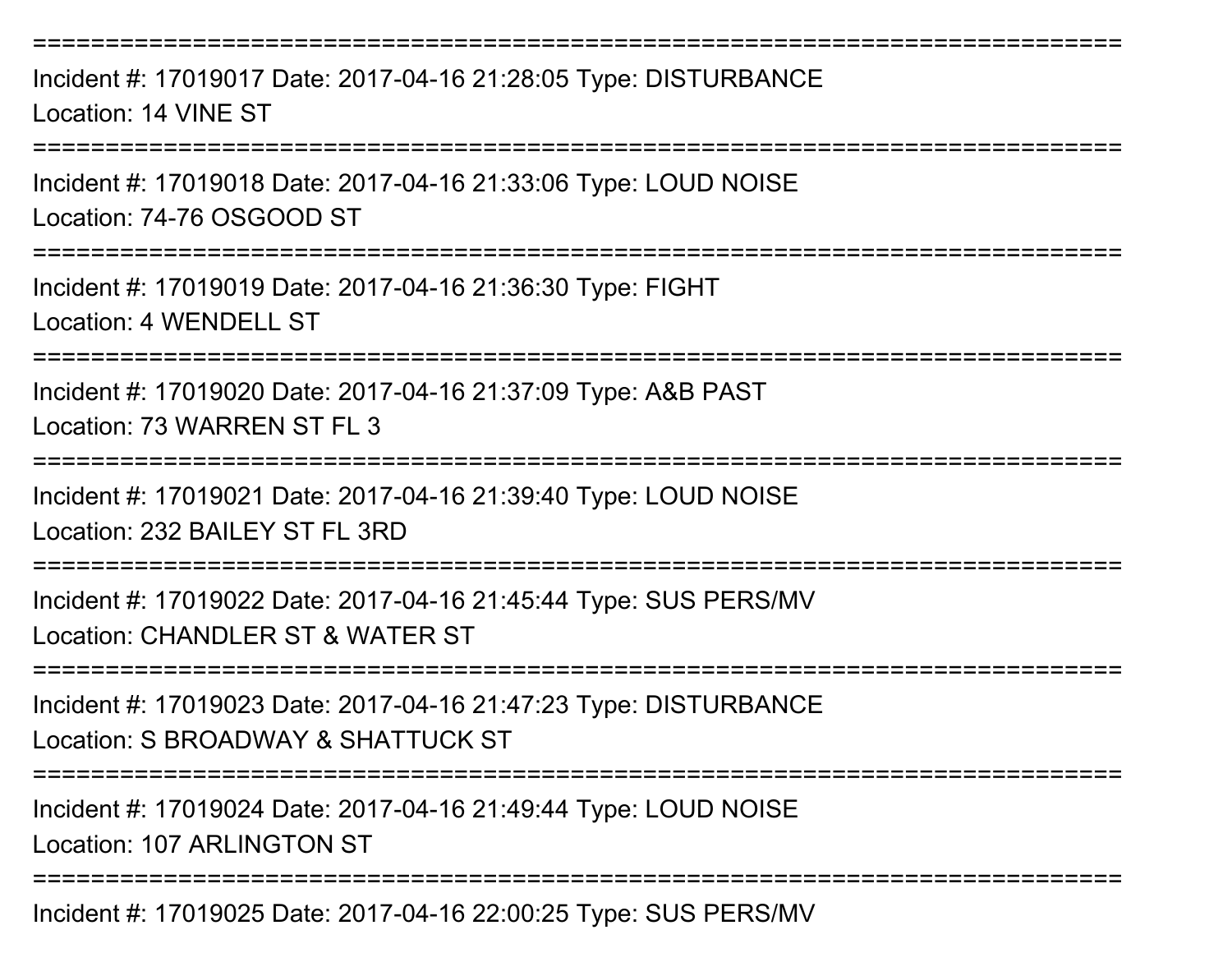Location: MEDFORD ST

===========================================================================Incident #: 17019026 Date: 2017-04-16 22:09:51 Type: LOUD NOISELocation: 187 PARK ST FL 1ST ===========================================================================Incident #: 17019028 Date: 2017-04-16 22:13:51 Type: NOISE ORDLocation: 265 ANDOVER ST===========================================================================Incident #: 17019027 Date: 2017-04-16 22:13:52 Type: LOUD NOISELocation: 47 COOLIDGE ST===========================================================================Incident #: 17019029 Date: 2017-04-16 22:15:46 Type: LOUD NOISELocation: ANDOVER ST & WINTHROP AV=========================== Incident #: 17019031 Date: 2017-04-16 22:17:06 Type: NOISE ORDLocation: 270 FARNHAM ST===========================================================================Incident #: 17019030 Date: 2017-04-16 22:17:37 Type: LOUD NOISELocation: 74 OSGOOD ST===========================================================================Incident #: 17019032 Date: 2017-04-16 22:23:07 Type: LOUD NOISELocation: 30 KINGSTON ST===========================================================================Incident #: 17019033 Date: 2017-04-16 22:26:30 Type: AUTO ACC/NO PILocation: MCDONALDS / 599 ANDOVER ST

===========================================================================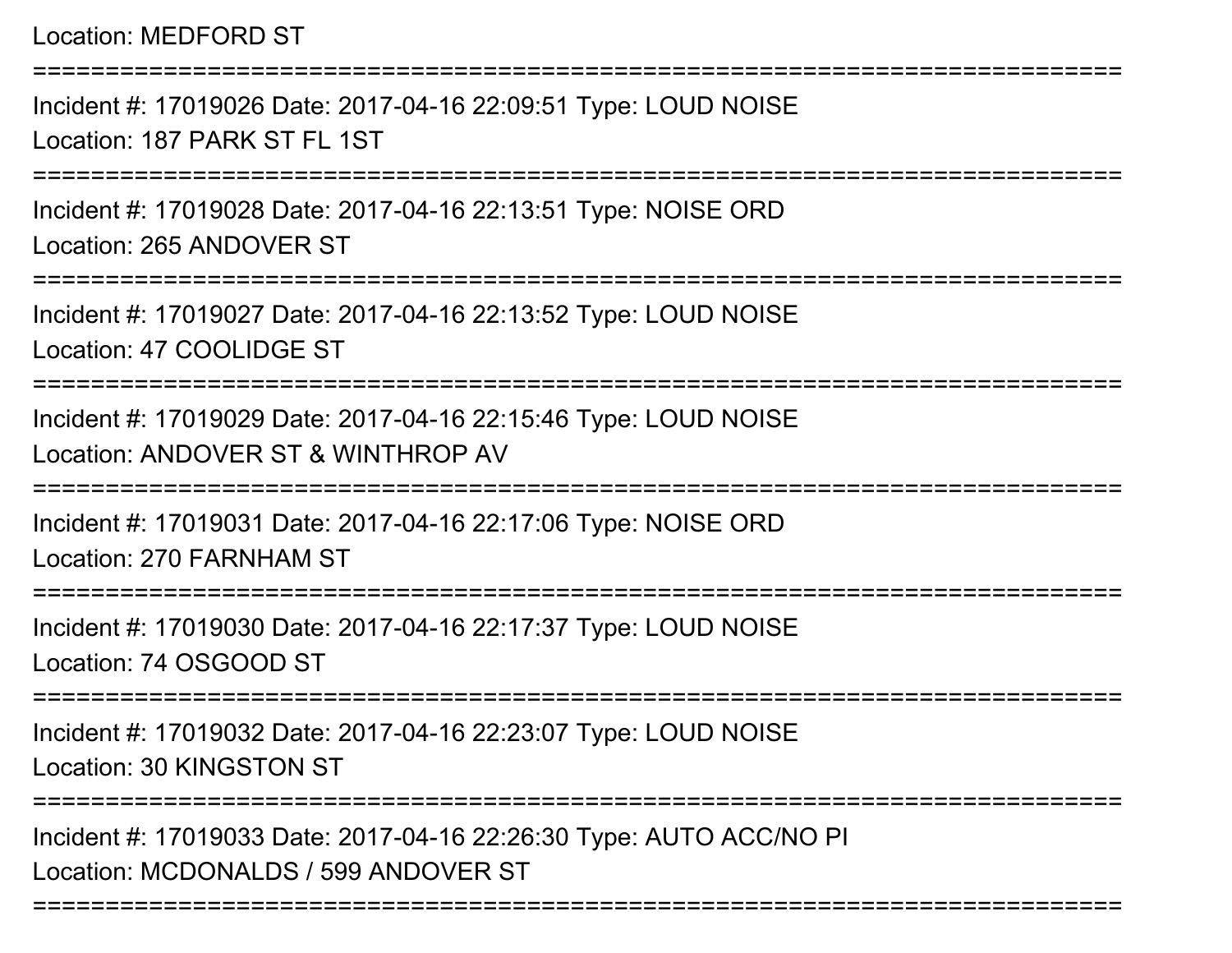#### Location: 19-21 ALDER ST

Incident #: 17019035 Date: 2017-04-16 22:31:21 Type: LOUD NOISELocation: 54 MELVIN ST

===========================================================================

===========================================================================

Incident #: 17019036 Date: 2017-04-16 22:33:43 Type: TOW OF M/VLocation: TRESPASS / 2 INMAN ST

===========================================================================

Incident #: 17019037 Date: 2017-04-16 22:37:13 Type: M/V STOP

Location: CARVER ST & MERRIMACK ST

===========================================================================

Incident #: 17019038 Date: 2017-04-16 22:41:25 Type: M/V STOPLocation: S BROADWAY & SHATTUCK ST

===========================================================================

Incident #: 17019039 Date: 2017-04-16 22:42:58 Type: TENANT PROBLocation: 48 SARATOGA ST FL 3RD

===========================================================================

Incident #: 17019041 Date: 2017-04-16 22:46:05 Type: GENERAL SERVLocation: 222 ESSEX ST

===========================================================================

Incident #: 17019040 Date: 2017-04-16 22:46:44 Type: M/V STOPLocation: FALLS BRIDGE / null

===========================================================================

Incident #: 17019042 Date: 2017-04-16 22:51:44 Type: DISTURBANCELocation: 205 OSGOOD ST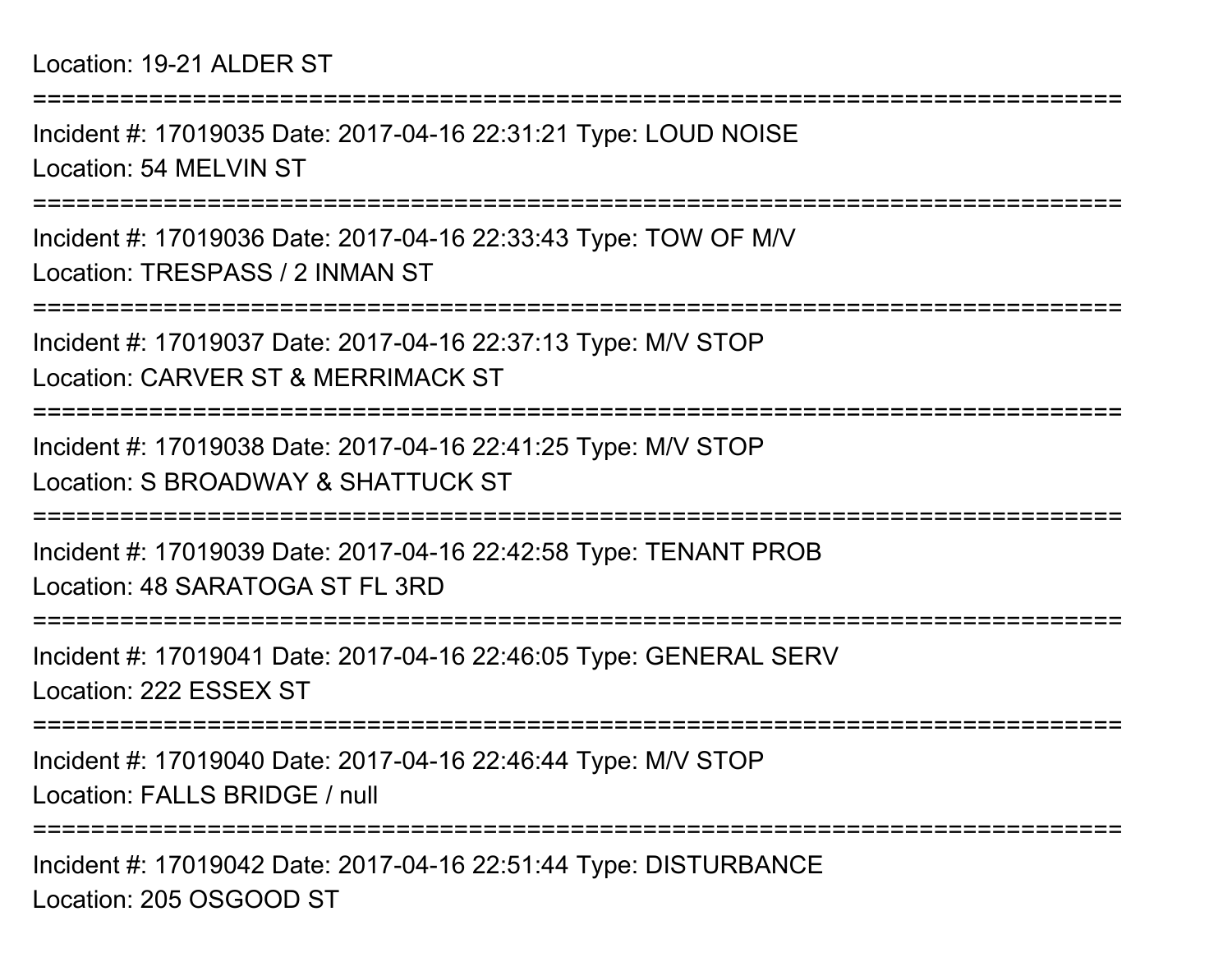Incident #: 17019043 Date: 2017-04-16 22:58:52 Type: HIT & RUN M/VLocation: 211 FARNHAM ST FL 3

Incident #: 17019044 Date: 2017-04-16 23:04:57 Type: THREATSLocation: WALK IN WALK IN / 10 BUSWELL ST

===========================================================================

===========================================================================

Incident #: 17019045 Date: 2017-04-16 23:08:30 Type: M/V STOPLocation: LAWRENCE ST & MAPLE ST

===========================================================================

Incident #: 17019046 Date: 2017-04-16 23:13:56 Type: M/V STOPLocation: ARLINGTON ST & LAWRENCE ST

===========================================================================

Incident #: 17019047 Date: 2017-04-16 23:15:50 Type: LOUD NOISELocation: ANDOVER ST & FRONT ST

===========================================================================

Incident #: 17019048 Date: 2017-04-16 23:26:06 Type: LOUD NOISELocation: OLIVE AV

===========================================================================

Incident #: 17019049 Date: 2017-04-16 23:26:27 Type: NOISE ORDLocation: 23 BOWDOIN ST

===========================================================================

Incident #: 17019050 Date: 2017-04-16 23:38:12 Type: MV/BLOCKINGLocation: 21 WASHINGTON ST

===========================================================================

Incident #: 17019051 Date: 2017-04-16 23:41:06 Type: LOUD NOISE